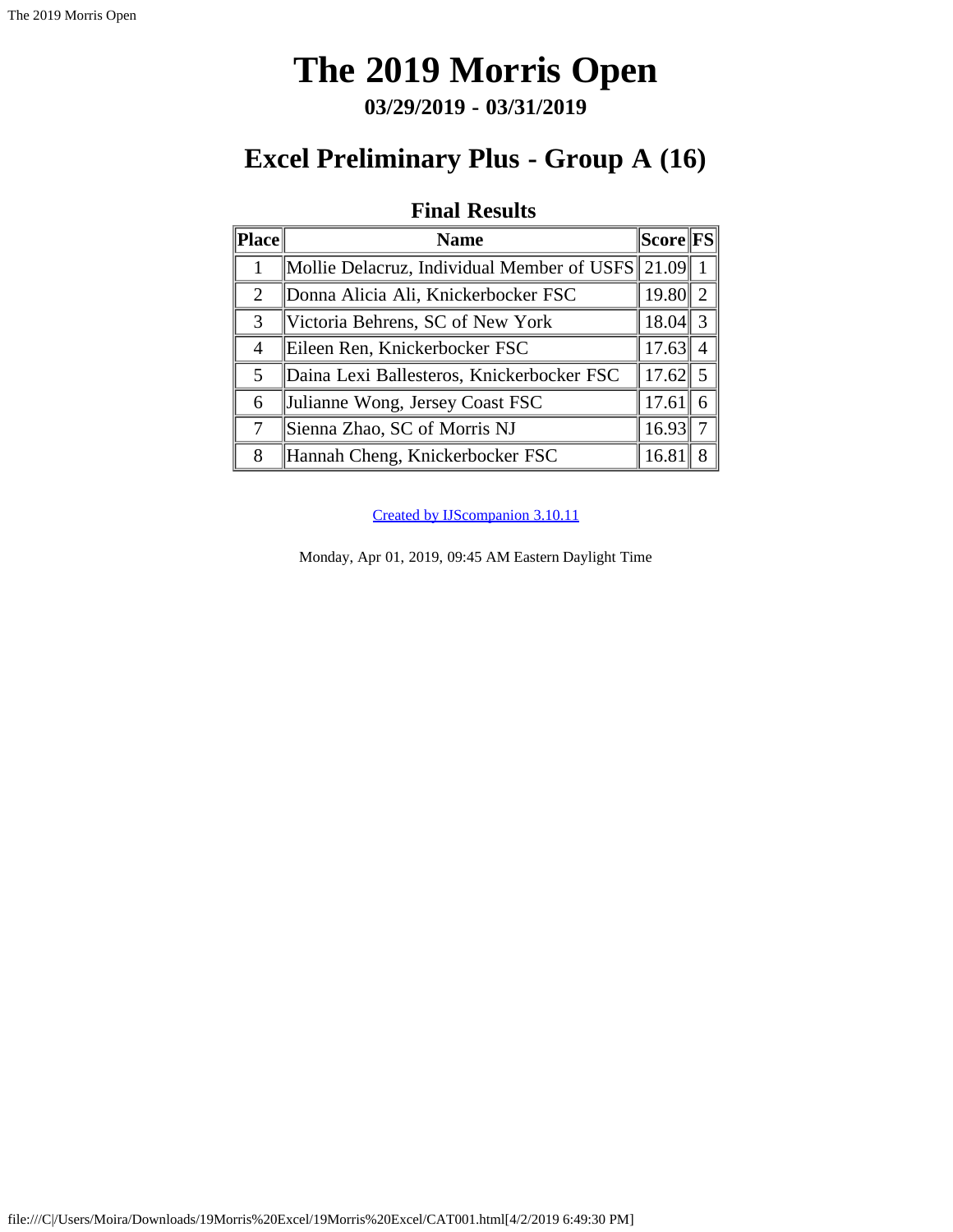**03/29/2019 - 03/31/2019**

# <span id="page-1-0"></span>**Excel Preliminary Plus - Group B (16a)**

### **Final Results**

| Place          | <b>Name</b>                                          | Score  FS   |               |
|----------------|------------------------------------------------------|-------------|---------------|
|                | Molly Bordoff, SC of New York                        | 19.94       |               |
| $\overline{2}$ | Annie Vasey, SC of New York                          | 18.99       | $\mathcal{D}$ |
| 3              | Katie Stenard, Jersey Coast FSC                      | $18.94$ 3   |               |
| $\overline{4}$ | Eka Benidze, Edges of Philadelphia                   | 16.77       |               |
| 5              | Makayla Hamilton, North Jersey FSC                   | $16.65$   5 |               |
| 6              | Anna Myers, SC of Saugerties                         | 15.35       | 6             |
| 7              | Minakshi Stalhamer, SC of Central New Jersey 13.95 7 |             |               |
| 8              | Alayna VanNosdall, SC of Saugerties                  | 13.82       |               |

[Created by IJScompanion 3.10.11](http://www.usfigureskating.org/)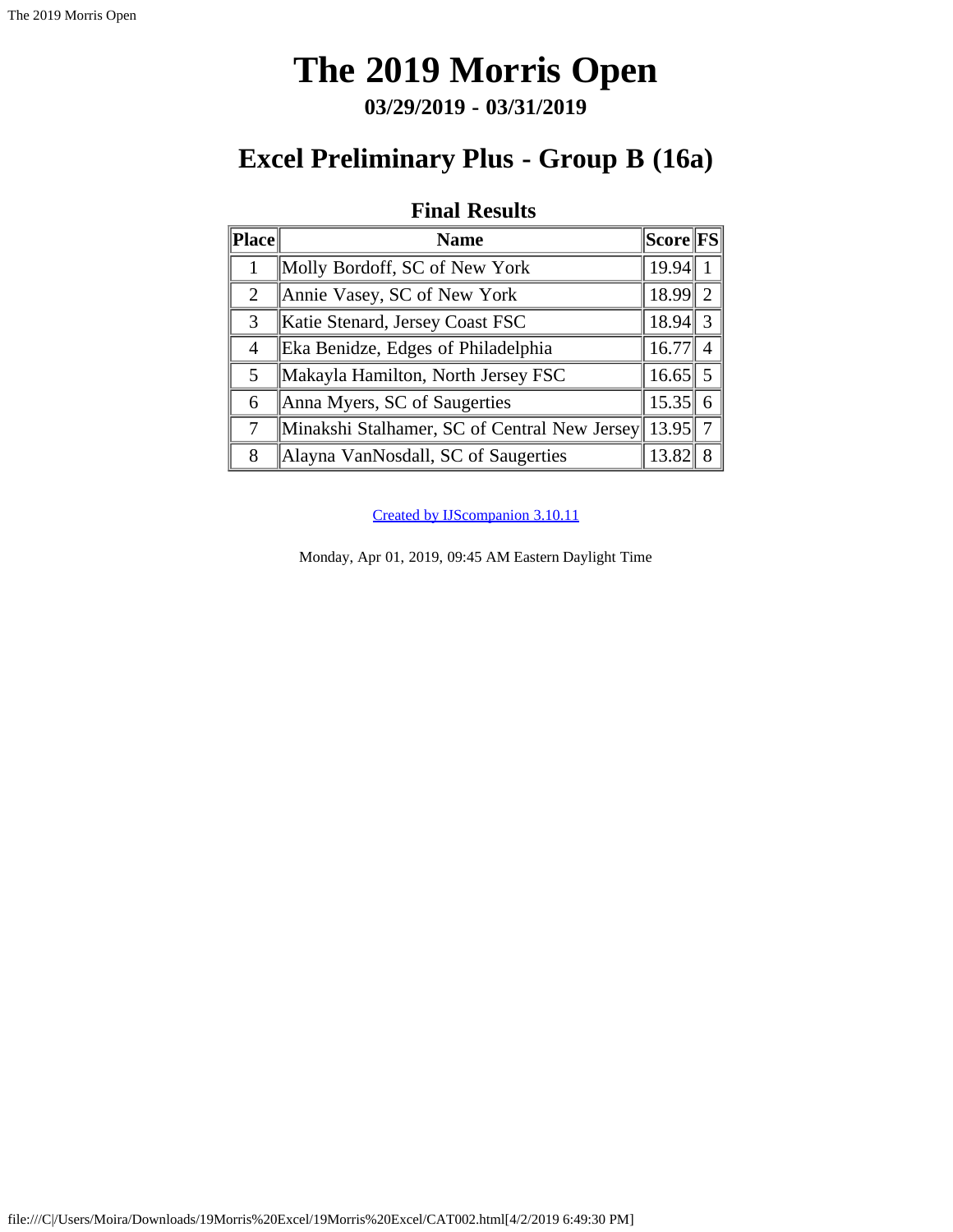**03/29/2019 - 03/31/2019**

# <span id="page-2-0"></span>**Excel Pre-Juvenile Plus - Group A (17)**

## **Final Results**

| $ {\bf Place} $          | <b>Name</b>                                  | $ \text{Score}  \text{FS} $ |               |  |
|--------------------------|----------------------------------------------|-----------------------------|---------------|--|
|                          | Claire Liu, Jersey Coast FSC                 | 23.55                       |               |  |
| $\overline{2}$           | Isabella Iarriccio, Yonkers FSC              | 21.91                       | っ             |  |
| 3                        | Gwendolyn Vignato, SC of New York            | 20.61                       | $\mathcal{R}$ |  |
| 4                        | Sophia D'Elena, SC of New York               | 19.92                       |               |  |
| $\overline{\phantom{0}}$ | 17.86<br>Chloe Polk, Princeton SC            |                             |               |  |
| 6                        | Lillian Vinskey, Dutchess FSC                | 16.52                       |               |  |
| $\tau$                   | Sylvia Li, Ice House Of New Jersey FSC 15.44 |                             |               |  |
|                          | Sydney Hoffman, Essex SC of NJ               |                             |               |  |

[Created by IJScompanion 3.10.11](http://www.usfigureskating.org/)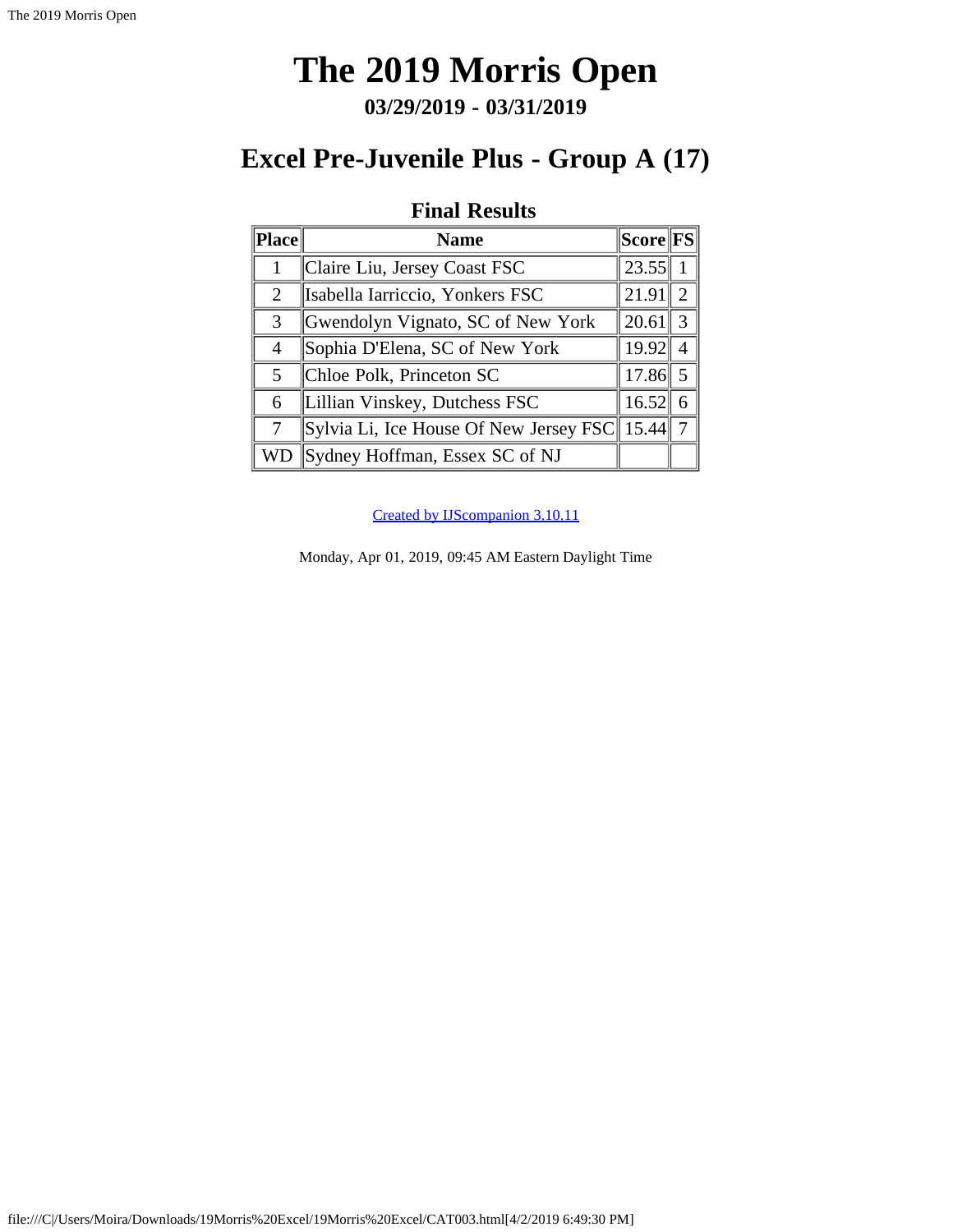**03/29/2019 - 03/31/2019**

## <span id="page-3-0"></span>**Excel Pre-Juvenile Plus - Group B (17a)**

## **Final Results**

| Place          | <b>Name</b>                                      | Score  FS |               |
|----------------|--------------------------------------------------|-----------|---------------|
|                | Camryn Aprilante, Garden State SC                | 21.86     |               |
| $\overline{2}$ | Emma Lovett, Rye FSC                             | 20.39     | $\mathcal{D}$ |
| $\mathcal{R}$  | Mia Benz, SC of New York                         | 17.32     | l 3           |
| 4              | Adeline Rees, SC of Central New Jersey           | 16.68     |               |
| 5              | Alexandra Demola, SC of Central New Jersey 15.72 |           | 5             |
| 6              | Anastasija Radulovic, SC of New York             | 12.35     |               |
|                | WD   Grace Wartmann, Jersey Coast FSC            |           |               |

[Created by IJScompanion 3.10.11](http://www.usfigureskating.org/)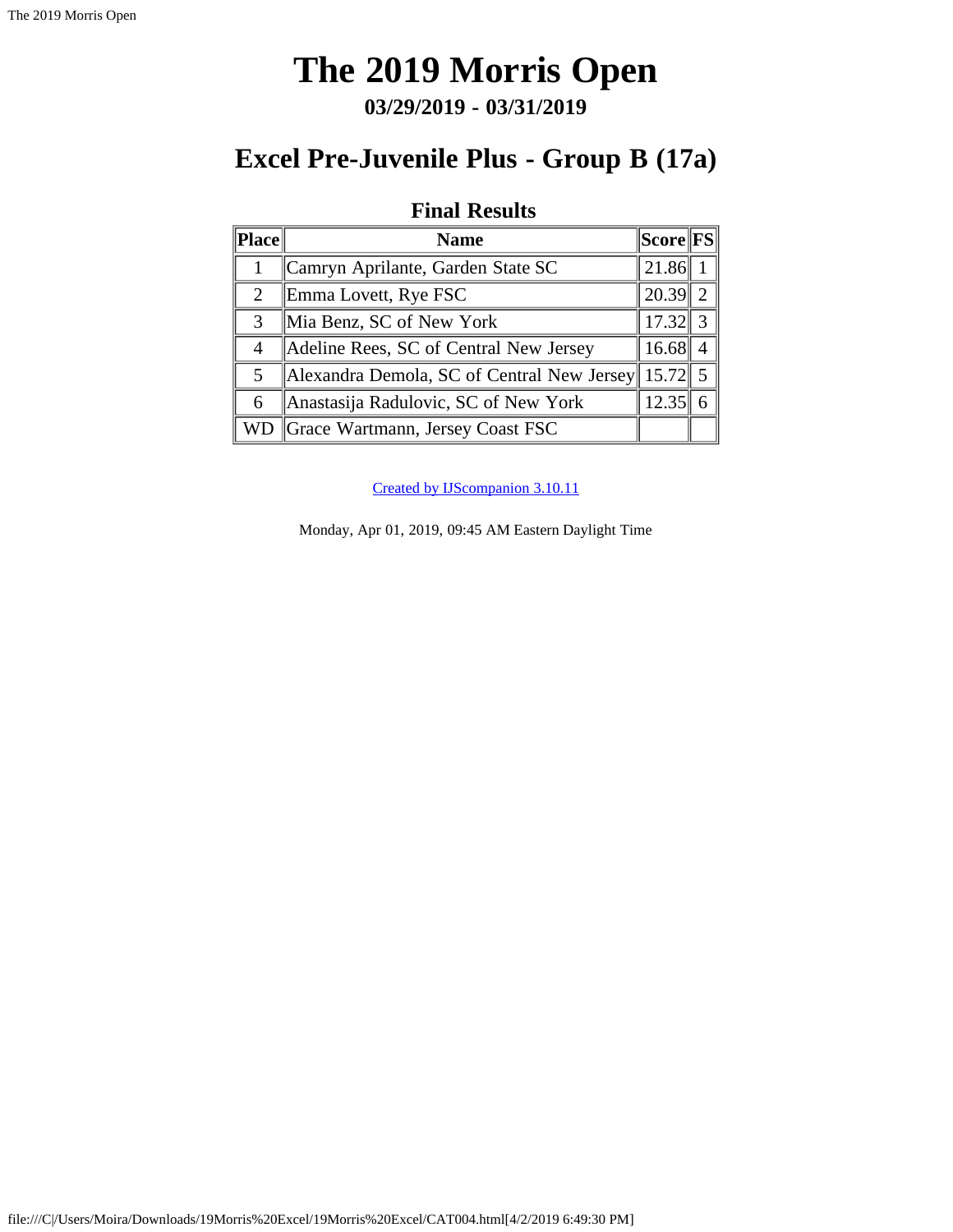**03/29/2019 - 03/31/2019**

## **Excel Juvenile Plus (18)**

## **Final Results**

<span id="page-4-0"></span>

| <b>Place</b>   | <b>Name</b>                            | Score  FS    |                |
|----------------|----------------------------------------|--------------|----------------|
| 1              | Victoria Haviland, North Jersey FSC    | 31.01        |                |
| $\overline{2}$ | Jill Baker, North Jersey FSC           | 29.33        | $\overline{2}$ |
| 3              | Jocelyn Tan, SC of Morris NJ           | 27.37        | 3              |
| $\overline{4}$ | Audrey Steinbach, North Jersey FSC     | 24.32        | $\overline{4}$ |
| 5              | Sophie Miller, Rye FSC                 | 23.40        | 5              |
| 6              | Alexandra Perez, North Jersey FSC      | 22.77        | 6              |
| 7              | Hannah Snyder, Jersey Coast FSC        | 20.78        | 7              |
| 8              | Ashley Hall, Jersey Coast FSC          | 18.79        | 8              |
| 9              | Amanda Renshaw, SC of Wilmington (DE)  | 17.92        | 9              |
| 10             | Cora Humbert, SC of Morris NJ          | $17.55$   10 |                |
| 11             | Sabrina Marie Carey, Knickerbocker FSC | $17.00$   11 |                |
| WD             | Bethany Hayes, Saratoga Springs FSC    |              |                |

[Created by IJScompanion 3.10.11](http://www.usfigureskating.org/)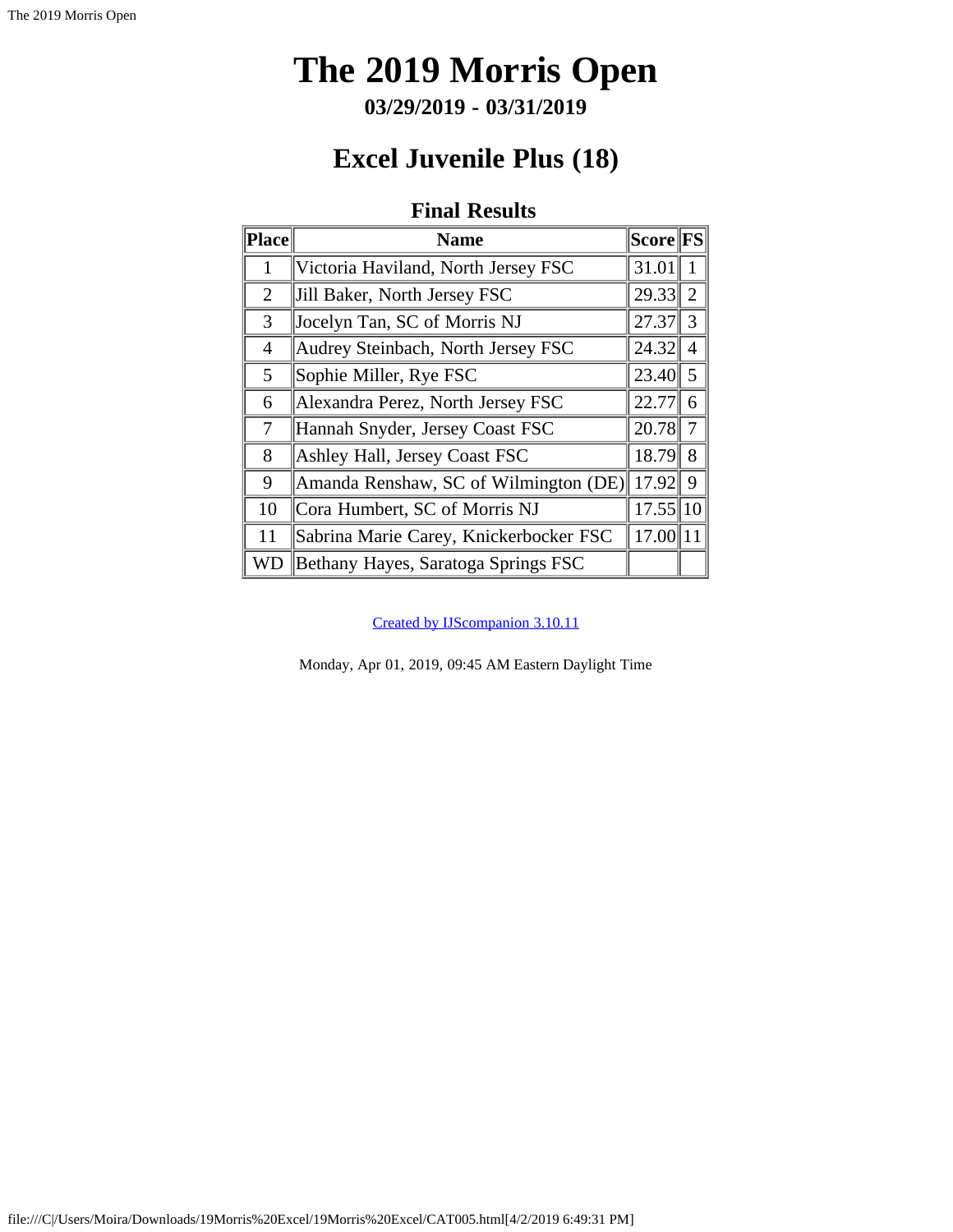**03/29/2019 - 03/31/2019**

# **Excel Intermediate (22)**

## **Final Results**

| <b>Place</b>   | <b>Name</b>                                            | Score  FS    |                 |
|----------------|--------------------------------------------------------|--------------|-----------------|
| $\mathbf{1}$   | Kristina Haviland, North Jersey FSC                    | 37.04        | $\mathbf{1}$    |
| $\overline{2}$ | Alden Hogg, North Jersey FSC                           | 35.75        | $\overline{2}$  |
| $\overline{3}$ | Isabella Gould, Saratoga Springs FSC                   | 32.60        | $\vert 3 \vert$ |
| 4              | Alessandra Iarriccio, Yonkers FSC                      | 30.50        | $\overline{4}$  |
| 5              | Lily Hirsch, Rye FSC                                   | 30.33        | $\overline{5}$  |
| 6              | Natalia Rusin, North Jersey FSC                        | 29.69        | 6               |
| 7              | Livia Ilasz, North Jersey FSC                          | 28.67        | $\overline{7}$  |
| 8              | Sydney Gilroy, SC of New York                          | 28.59        | 8               |
| 9              | Emma Whitehead, Hudson Valley FSC                      | 28.48        | 9               |
| 10             | Emme Terranova, SC of New York                         | $28.39$   10 |                 |
| 11             | Courtney Tso, Knickerbocker FSC                        | $26.33$   11 |                 |
| 12             | Isabella Melendez, North Jersey FSC                    | 26.27 12     |                 |
| 13             | Sophia Huang, Rye FSC                                  | 24.98 13     |                 |
| 14             | Wren Cindrich, North Jersey FSC                        | 24.19 14     |                 |
| 15             | Brooke Bialoblocki, SC Of Southern New Jersey 24.11 15 |              |                 |
| 16             | Melissa Vuong, Jersey Coast FSC                        | $23.00$   16 |                 |
| 17             | Jessica Mulla, Knickerbocker FSC                       | $20.05$   17 |                 |
| WD             | Caroline Peiser, Great Neck FSC                        |              |                 |

[Created by IJScompanion 3.10.11](http://www.usfigureskating.org/)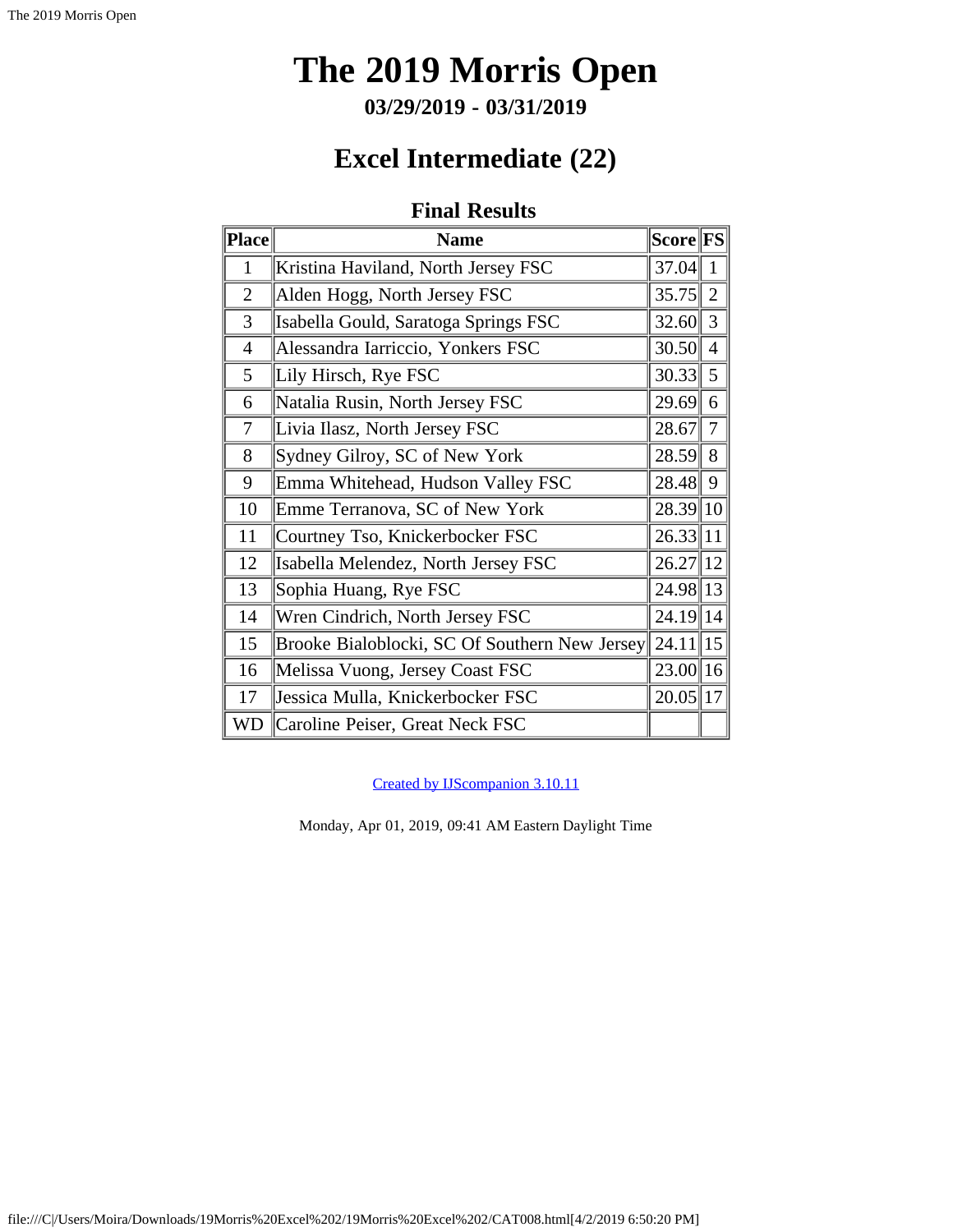# **The 2019 Morris Open**

**03/29/2019 - 03/31/2019**

# **Excel Senior (24)**

## **Final Results**

| Place | <b>Name</b>                           | $\ Score\ FS$ |  |
|-------|---------------------------------------|---------------|--|
|       | Leanne Byer, Jersey Coast FSC 53.85 1 |               |  |
|       | Ava Sloboda, Highland SC              | . 49.         |  |

[Created by IJScompanion 3.10.11](http://www.usfigureskating.org/)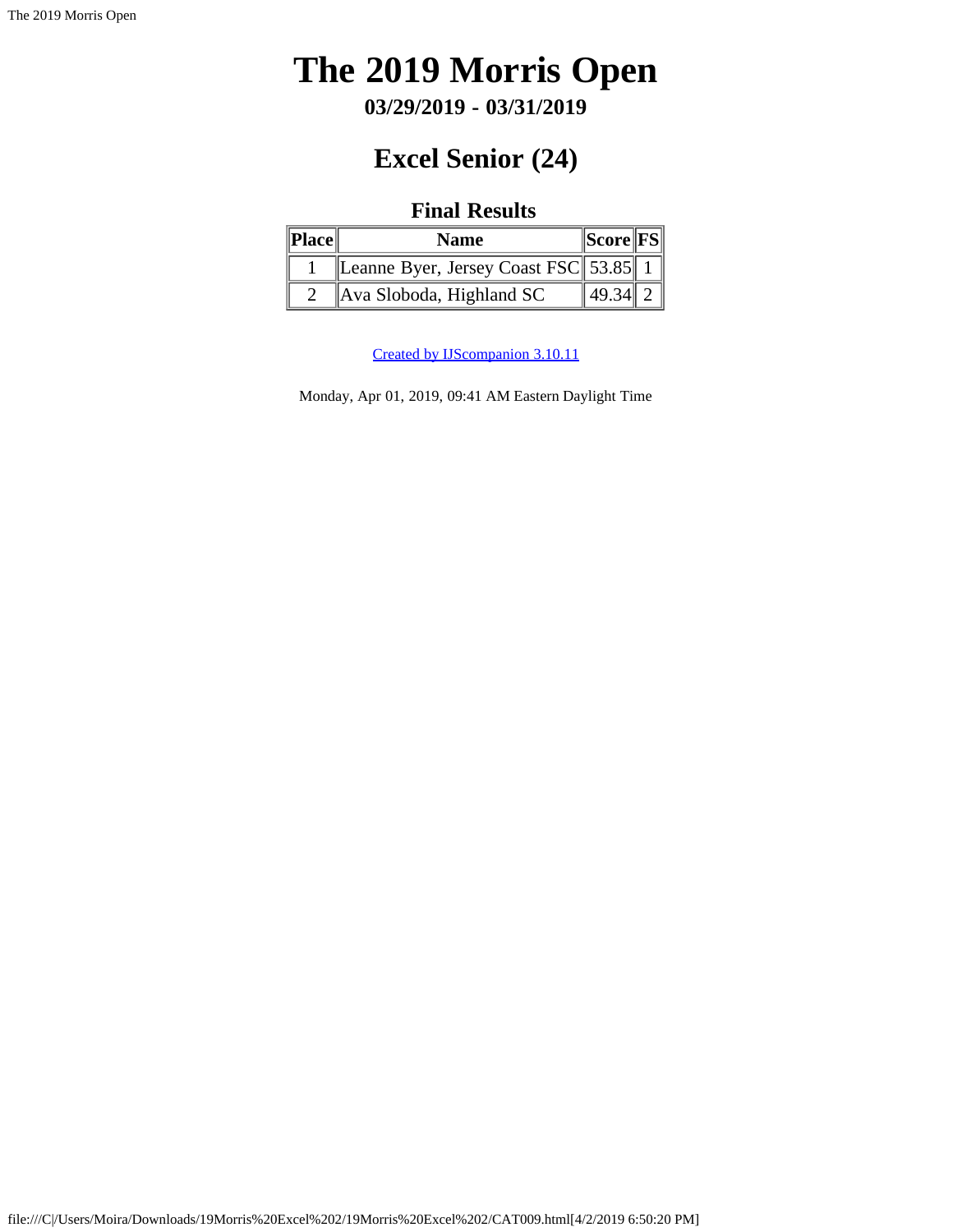**03/29/2019 - 03/31/2019**

# **Excel Novice (154)**

## **Final Results**

<span id="page-7-0"></span>

| Place                       | <b>Name</b>                                 | Score  FS |            |
|-----------------------------|---------------------------------------------|-----------|------------|
|                             | Ava Pilkington, SC of Morris NJ             | 49.96     |            |
| $\mathcal{D}_{\mathcal{L}}$ | Cassandra Cavuoto, North Jersey FSC         | 37.07     | $+2$ :     |
| 3                           | Jenna Feldman, Rye FSC                      | 35.26     | $\sqrt{3}$ |
| 4                           | Erin Regan, Red Rose FSC                    | 31.89     |            |
| 5                           | Joan Playford, Knickerbocker FSC            | 31.56     |            |
| 6                           | Kaitlynn Nascimento, Jersey Coast FSC 30.54 |           |            |

[Created by IJScompanion 3.10.11](http://www.usfigureskating.org/)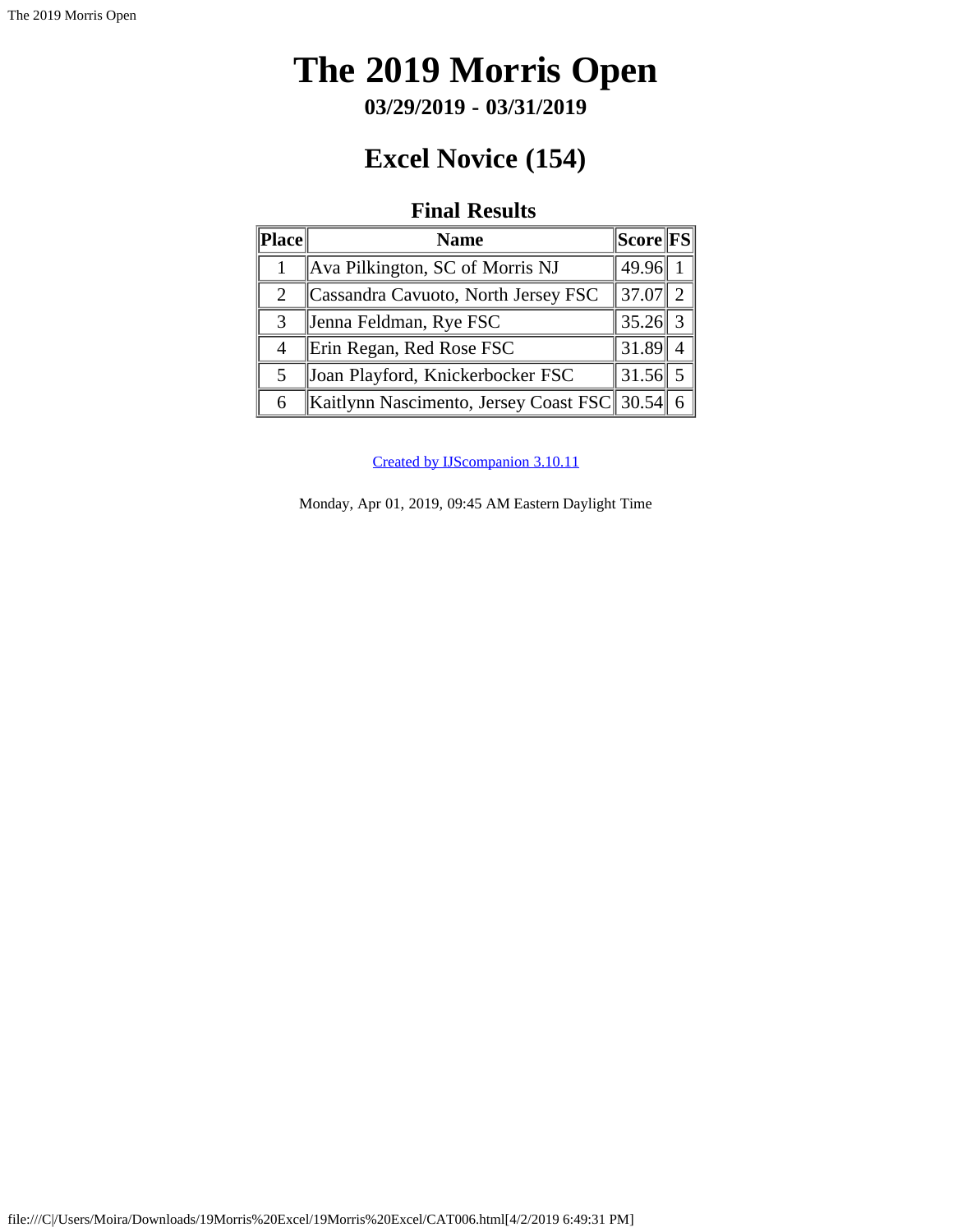**03/29/2019 - 03/31/2019**

# **Excel Junior (155)**

## **Final Results**

<span id="page-8-0"></span>

| <b>Place</b> | <b>Name</b>                               | Score  FS |                |
|--------------|-------------------------------------------|-----------|----------------|
|              | <b>Brooke Tufts, North Jersey FSC</b>     | 53.20     |                |
| 2            | Devon Olsen, SC of New York               | 51.13     | $\overline{2}$ |
| 3            | Emily Allen, Hershey FSC                  | 48.19     | $\mathcal{R}$  |
| 4            | Katelyn Young, Red Rose FSC               | 46.04     |                |
| 5            | Courtney Meyers, Red Rose FSC             | 45.48     | $\overline{5}$ |
| 6            | Lana Van Note, Jersey Coast FSC           | 45.15     |                |
|              | Cameron D'Mello, Jersey Coast FSC   35.46 |           |                |
|              | Rachel Breidbart, SC of New York          |           |                |

[Created by IJScompanion 3.10.11](http://www.usfigureskating.org/)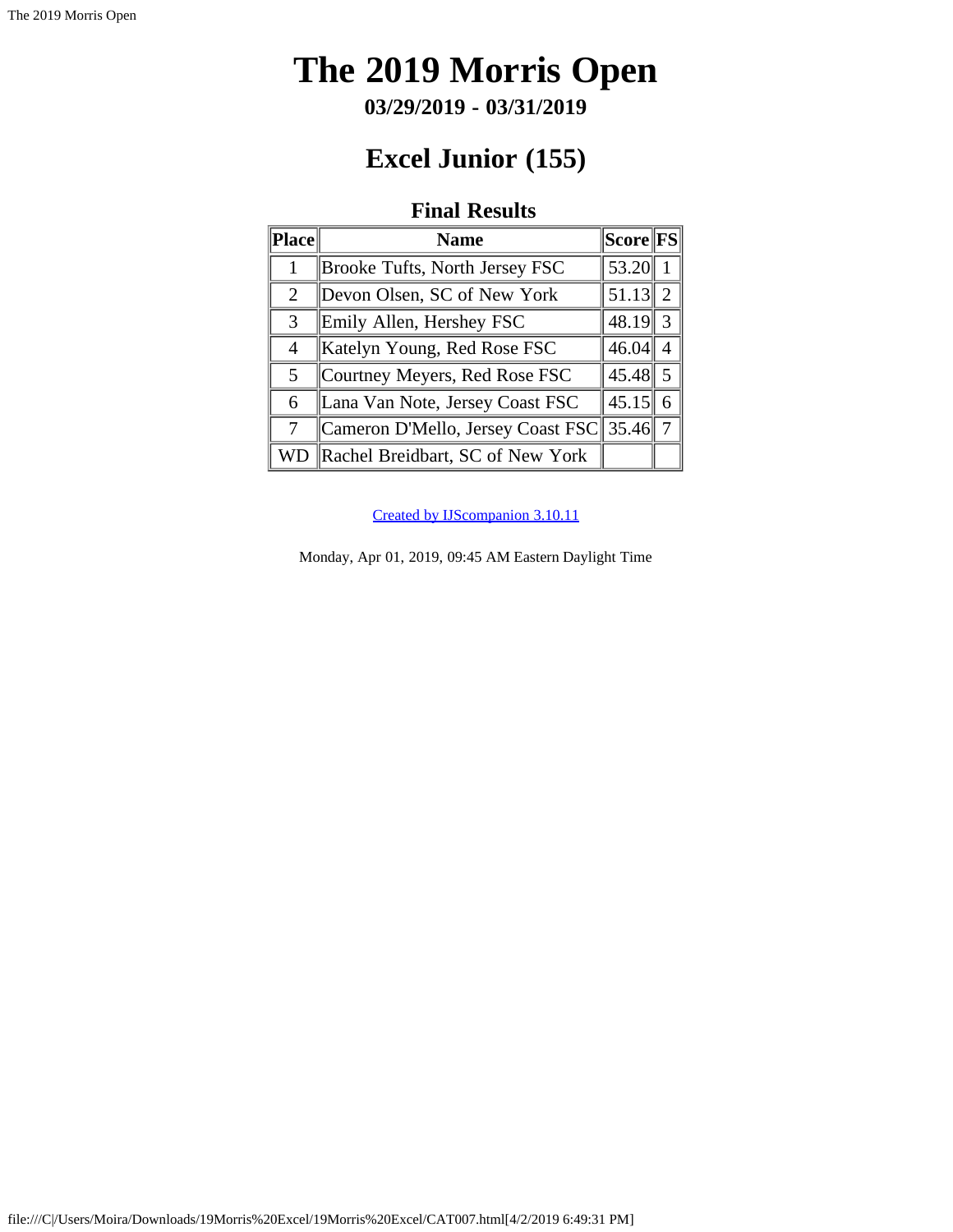**03/29/2019 - 03/31/2019**

#### **William G Mennen Sports Arena Morristown, New Jersey**

| <b>Category</b>                                           | <b>Segment</b>    |
|-----------------------------------------------------------|-------------------|
| <b>Excel Preliminary Plus - Group A (16) Free Skate</b>   |                   |
| <b>Excel Preliminary Plus - Group B (16a) Free Skate</b>  |                   |
| Excel Pre-Juvenile Plus - Group A (17) Free Skate         |                   |
| <b>Excel Pre-Juvenile Plus - Group B (17a) Free Skate</b> |                   |
| <b>Excel Juvenile Plus (18)</b>                           | <b>Free Skate</b> |
| <b>Excel Novice (154)</b>                                 | <b>Free Skate</b> |
| Excel Junior (155)                                        | <b>Free Skate</b> |
| Excel Intermediate (22)                                   | <b>Free Skate</b> |
| Excel Senior (24)                                         | Free Skate        |

[Created by IJScompanion 3.10.11](http://www.usfigureskating.org/)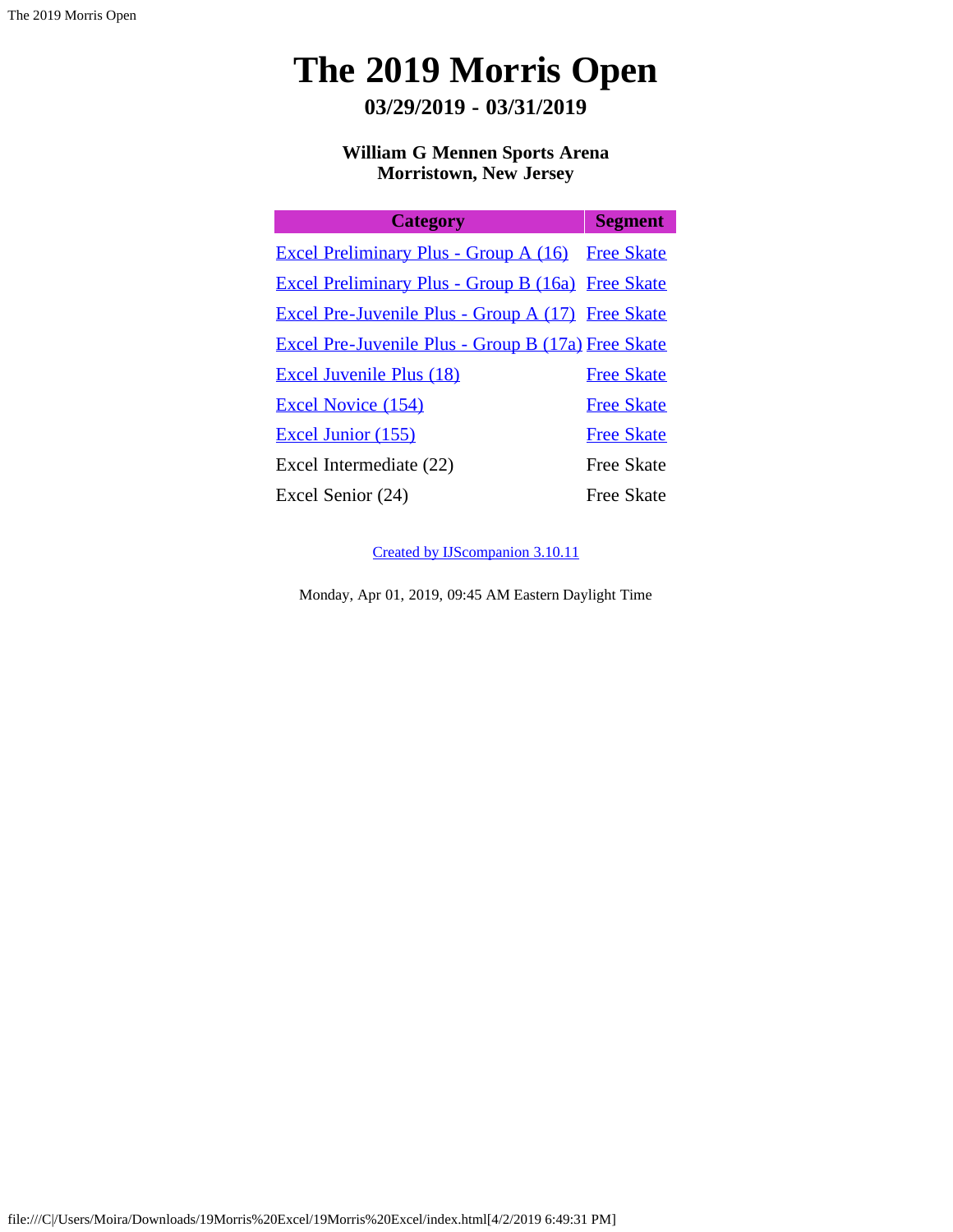**03/29/2019 - 03/31/2019**

## <span id="page-10-0"></span>**Excel Preliminary Plus - Group A (16)**

## **Free Skate**

| Place                       | <b>Name</b>                                                                         |                                                         | <b>TSS TES PCS</b> | ┿                                                       | <b>SS</b> | <b>PE</b> | $\overline{\mathbf{N}}$ | Ded  Start  <br># |
|-----------------------------|-------------------------------------------------------------------------------------|---------------------------------------------------------|--------------------|---------------------------------------------------------|-----------|-----------|-------------------------|-------------------|
|                             | Mollie Delacruz, Individual Member of USFS 21.09 10.38 10.71 2.38 2.31 2.19 0.00 #2 |                                                         |                    |                                                         |           |           |                         |                   |
| $\mathcal{D}_{\mathcal{L}}$ | Donna Alicia Ali, Knickerbocker FSC                                                 | $\ 19.80\ $ 9.45 $\ 10.35\ 2.25\ 2.19\ 2.31\ 0.00\ $ #3 |                    |                                                         |           |           |                         |                   |
| 3                           | Victoria Behrens, SC of New York                                                    | 18.04                                                   |                    | $9.46$ 8.58 1.88 1.75 1.94 0.00 #5                      |           |           |                         |                   |
| $\overline{4}$              | Eileen Ren, Knickerbocker FSC                                                       |                                                         |                    | $\ 17.63\ 10.25\ $ 7.88 $\ 1.81\ 1.63\ 1.50\ 0.50\ $ #4 |           |           |                         |                   |
| 5                           | Daina Lexi Ballesteros, Knickerbocker FSC                                           | 17.62                                                   |                    | 9.57 8.05 1.75 1.75 1.75 0.00                           |           |           |                         | #6                |
| 6                           | Julianne Wong, Jersey Coast FSC                                                     |                                                         | $17.61$   10.23    | $7.38$   1.63  1.56  1.56  0.00                         |           |           |                         | #7                |
| 7                           | Sienna Zhao, SC of Morris NJ                                                        | 16.93                                                   | 9.84               | $7.59$   1.75  1.50  1.50  0.50   #8                    |           |           |                         |                   |
| 8                           | Hannah Cheng, Knickerbocker FSC                                                     | 16.81                                                   | 8.93               | $7.88$   1.69  1.69  1.81  0.00                         |           |           |                         | #1                |

### **Final Result Details**

### **Officials**

| <b>Function</b>                                         | <b>Name</b>                       |
|---------------------------------------------------------|-----------------------------------|
| Judge 1                                                 | Carol Nash, Bayside, NY           |
| Judge 2                                                 | Deborah Wychulis, Wilton, CT      |
| Judge 3                                                 | Margaret Runde, Glen Mills, PA    |
| Judge 4                                                 | Jill Andrews, Binghamton, NY      |
| Judge 5                                                 | Jill Mueller, Montclair, NJ       |
| Judge 6                                                 | Shirley Taylor, Southborough, MA  |
| Referee                                                 | Robert LaMontagne, Providence, RI |
| <b>Technical Controller</b>                             | Deborah Hagenauer, Allentown, PA  |
| Technical Specialist                                    | Laurie Vieth, Buffalo, NY         |
| Assistant Technical Specialist Judi Owens, Bellaire, TX |                                   |

#### **Legend**

- TSS Total Segment Score
- TES Total Element Score
- PCS Program Component Score
	- SS Skating Skills
	- PE Performance
	- IN Interpretation of the Music

[Created by IJScompanion 3.10.11](http://www.usfigureskating.org/)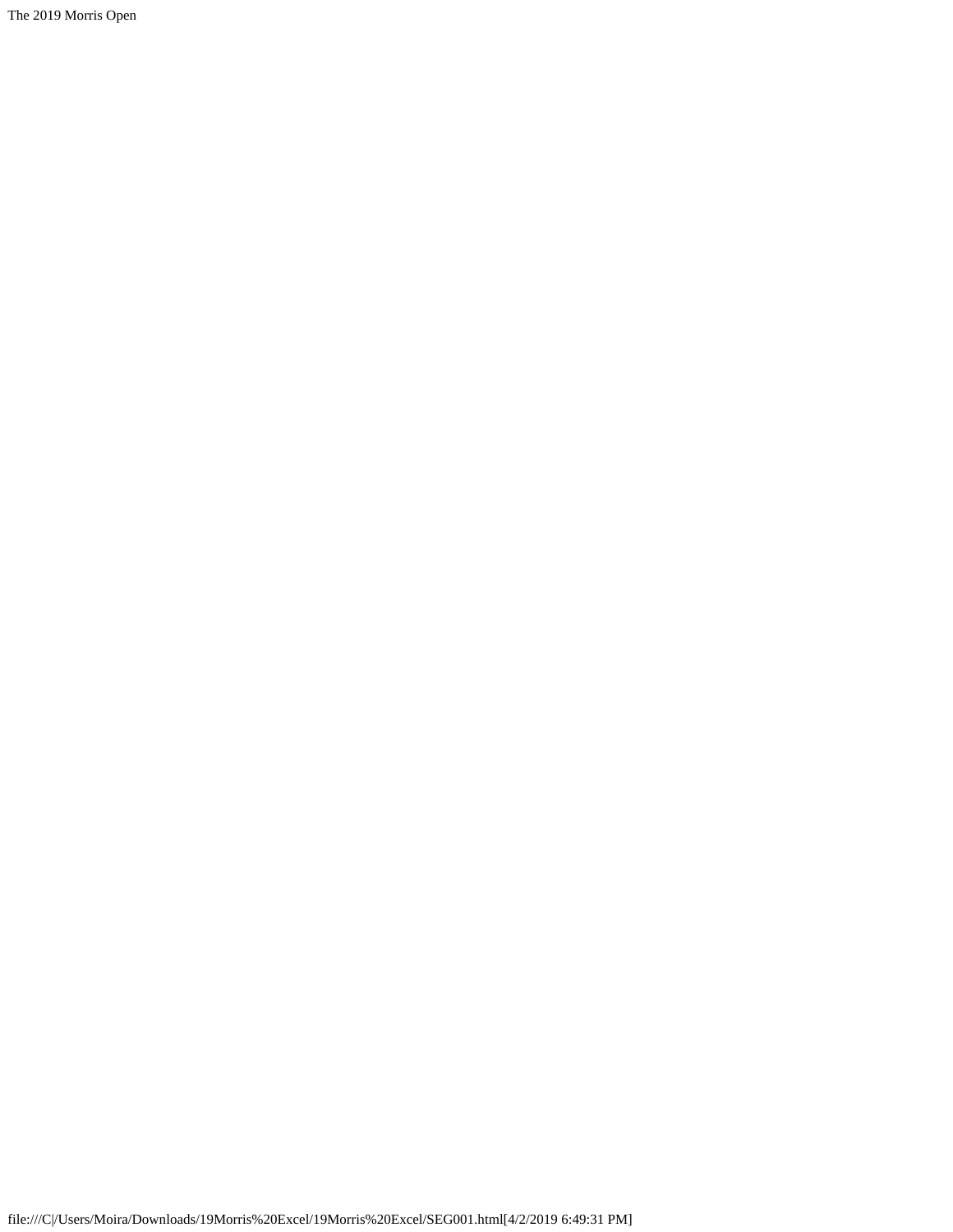**03/29/2019 - 03/31/2019**

## <span id="page-12-0"></span>**Excel Preliminary Plus - Group B (16a)**

## **Free Skate**

| Place          | <b>Name</b>                                        |                                                  | <b>TSS TES PCS</b>                        |                                                          | <b>SS</b> | $\ $ PE $\ $ IN |  | Ded  Start |
|----------------|----------------------------------------------------|--------------------------------------------------|-------------------------------------------|----------------------------------------------------------|-----------|-----------------|--|------------|
|                |                                                    |                                                  | +                                         | ┿                                                        |           |                 |  | #          |
|                | Molly Bordoff, SC of New York                      | $\ 19.94\ 10.05\ 9.89\ 2.25\ 2.06\ 1.94\ 0.00\ $ |                                           |                                                          |           |                 |  | #7         |
| $\overline{2}$ | Annie Vasey, SC of New York                        | 18.99                                            |                                           | $9.93$ 9.56 2.13 1.94 2.06 0.50                          |           |                 |  | #3         |
| 3              | Katie Stenard, Jersey Coast FSC                    | $\ 18.94\ 10.25\ 8.69\ 2.00\ 1.81\ 1.63\ 0.00\ $ |                                           |                                                          |           |                 |  | #2         |
| 4              | Eka Benidze, Edges of Philadelphia                 | 16.77                                            | $8.41$ $8.86$ $2.00$ $1.81$ $1.81$ $0.50$ |                                                          |           |                 |  | #8         |
| 5              | Makayla Hamilton, North Jersey FSC                 | 16.65                                            |                                           | 8.62 8.53 1.88 1.75 1.88 0.50                            |           |                 |  | #4         |
| 6              | Anna Myers, SC of Saugerties                       | 15.35                                            |                                           | $9.06 \  6.79 \  1.56 \  1.38 \  1.31 \  0.50 \ $        |           |                 |  | #5         |
| 7              | Minakshi Stalhamer, SC of Central New Jersey 13.95 |                                                  |                                           | $7.15$    $7.30$    $1.56$    $1.50$    $1.75$    $0.50$ |           |                 |  | #6         |
| 8              | Alayna VanNosdall, SC of Saugerties                | 13.82                                            |                                           | $6.63$    $7.19$    $1.69$    $1.44$    $1.31$    $0.00$ |           |                 |  | #1         |

#### **Final Result Details**

### **Officials**

| <b>Function</b>      | <b>Name</b>                                                  |
|----------------------|--------------------------------------------------------------|
| Judge 1              | Linda Bacon, Becket, MA                                      |
| $\vert$ Judge 2      | Joan Liotta, Wayne, NJ                                       |
| $\vert$ Judge 3      | Sara Jayne Stephens, Marietta, GA                            |
| Judge 4              | Gloria Lewis, Lawrenceville, GA                              |
| $\vert$ Judge 5      | Andrea Miner-Isaacson, Havertown, PA                         |
| $\vert$ Judge 6      | Samantha Friedeman, Howell, NJ                               |
| Referee              | Lisa Landon, Colorado Spgs, CO                               |
| Technical Controller | Lorrie Parker, Morristown, NJ                                |
| Technical Specialist | Dee Goldstein, Scottsdale, AZ                                |
|                      | Assistant Technical Specialist Michael Masionis, Shirley, MA |

#### **Legend**

- TSS Total Segment Score
- TES Total Element Score
- PCS Program Component Score
	- SS Skating Skills
	- PE Performance
	- IN Interpretation of the Music

[Created by IJScompanion 3.10.11](http://www.usfigureskating.org/)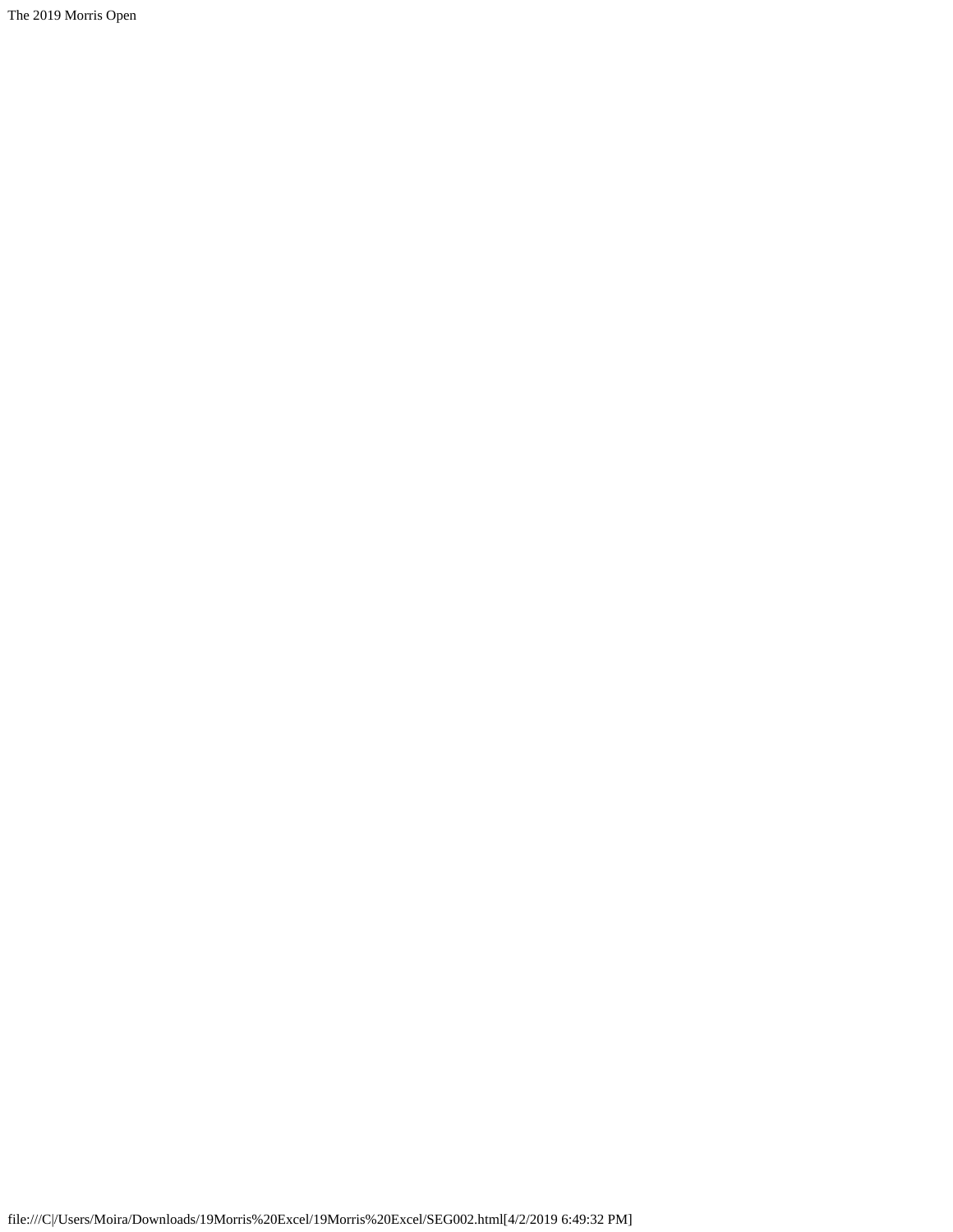**03/29/2019 - 03/31/2019**

## <span id="page-14-0"></span>**Excel Pre-Juvenile Plus - Group A (17)**

## **Free Skate**

| Place          | <b>Name</b>                                                                        |       | $TSS$   TES   PCS                                    |                                 | $SS$   PE   IN |  | Ded  Start <br># |
|----------------|------------------------------------------------------------------------------------|-------|------------------------------------------------------|---------------------------------|----------------|--|------------------|
|                | Claire Liu, Jersey Coast FSC                                                       |       | $\ 23.55\ 12.26\ 11.29\ 2.38\ 2.38\ 2.25\ 0.00\ $    |                                 |                |  | #6               |
| 2              | Isabella Iarriccio, Yonkers FSC                                                    |       | $\ 21.91\ 11.79\ 10.62\ 2.25\ 1.94\ 2.38\ 0.50\ $    |                                 |                |  | #5               |
| 3              | Gwendolyn Vignato, SC of New York                                                  |       | $\ 20.61\ 11.26\ $ 9.35 $\ 2.06\ 1.75\ 1.81\ 0.00\ $ |                                 |                |  | #8               |
| $\overline{4}$ | Sophia D'Elena, SC of New York                                                     |       | $\ 19.92\ 11.17\ $ 8.75 $\ 1.81\ 1.75\ 1.94\ 0.00\ $ |                                 |                |  | #2               |
| 5              | Chloe Polk, Princeton SC                                                           | 17.86 | 9.93                                                 | $7.93$   1.63  1.69  1.69  0.00 |                |  | #7               |
| 6              | Lillian Vinskey, Dutchess FSC                                                      | 16.52 | 9.07                                                 | $7.45$   1.63  1.44  1.44  0.00 |                |  | #1               |
|                | Sylvia Li, Ice House Of New Jersey FSC 15.44   8.43   7.01 1.56 1.31 1.31 $ 0.00 $ |       |                                                      |                                 |                |  | #3               |
| <b>WD</b>      | Sydney Hoffman, Essex SC of NJ                                                     |       |                                                      |                                 |                |  |                  |

#### **Final Result Details**

### **Officials**

| <b>Function</b>                                          | <b>Name</b>                      |
|----------------------------------------------------------|----------------------------------|
| Judge 1                                                  | Jill Mueller, Montclair, NJ      |
| Judge 2                                                  | Margaret Runde, Glen Mills, PA   |
| Judge 3                                                  | Jill Andrews, Binghamton, NY     |
| Judge 4                                                  | Carol Nash, Bayside, NY          |
| Judge 5                                                  | Deborah Wychulis, Wilton, CT     |
| Judge 6                                                  | Shirley Taylor, Southborough, MA |
| Referee                                                  | Jane Reno, Doylestown, PA        |
| <b>Technical Controller</b>                              | Judi Owens, Bellaire, TX         |
| <b>Technical Specialist</b>                              | Michael Masionis, Shirley, MA    |
| Assistant Technical Specialist Laurie Vieth, Buffalo, NY |                                  |

#### **Legend**

- TSS Total Segment Score
- TES Total Element Score
- PCS Program Component Score
	- SS Skating Skills
	- PE Performance
	- IN Interpretation of the Music

[Created by IJScompanion 3.10.11](http://www.usfigureskating.org/)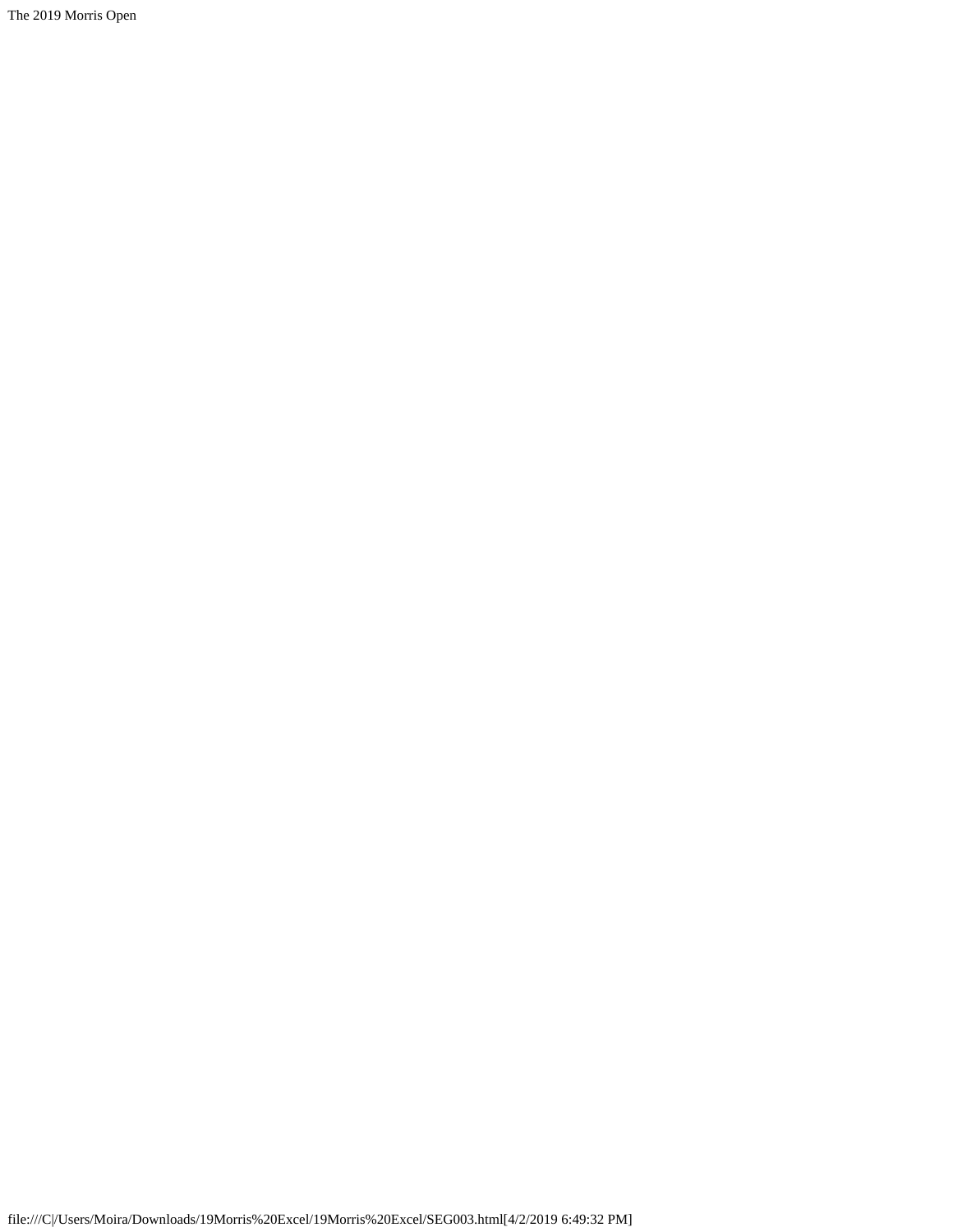**03/29/2019 - 03/31/2019**

## <span id="page-16-0"></span>**Excel Pre-Juvenile Plus - Group B (17a)**

## **Free Skate**

#### **Place Name TSS = TES PCS + +**  $\mathbf{S}\mathbf{S}\parallel\mathbf{P}\mathbf{E}\parallel\mathbf{IN}\parallel\mathbf{D}\mathbf{e}\mathbf{d}\parallel\mathbf{Start}$ **- #** 1 Camryn Aprilante, Garden State SC 21.86 12.07 9.79 2.13 1.88 1.94 0.00 #3 2 Emma Lovett, Rye FSC 20.39 11.39 9.00 2.00 1.69 1.69 0.00 #7 3 || Mia Benz, SC of New York || 17.32 || 9.47 || 8.35 || 1.94 || 1.56 || 1.31 || 0.50 || #5 4 Adeline Rees, SC of Central New Jersey |  $\|16.68\|$  8.91 8.27 | 1.81  $\|1.56\|1.63\|0.50\|$  #2 5 Alexandra Demola, SC of Central New Jersey 15.72 8.83 7.39 1.69 1.38 1.25 0.50 #6 6 Anastasija Radulovic, SC of New York  $\|12.35\|$  5.69 6.66 1.50 1.25 1.19 0.00 #1 WD Grace Wartmann, Jersey Coast FSC  $|| \t || \t || \t || \t || \t || \t ||$

### **Final Result Details**

#### **Officials**

| <b>Function</b>                                          | <b>Name</b>                          |
|----------------------------------------------------------|--------------------------------------|
| $\vert$ Judge 1                                          | Samantha Friedeman, Howell, NJ       |
| $\vert$ Judge 2                                          | Sara Jayne Stephens, Marietta, GA    |
| Judge 3                                                  | Gloria Lewis, Lawrenceville, GA      |
| $\vert$ Judge 4                                          | Linda Bacon, Becket, MA              |
| $\vert$ Judge 5                                          | Joan Liotta, Wayne, NJ               |
| Judge 6                                                  | Andrea Miner-Isaacson, Havertown, PA |
| Referee                                                  | Robert LaMontagne, Providence, RI    |
| <b>Technical Controller</b>                              | Lorrie Parker, Morristown, NJ        |
| <b>Technical Specialist</b>                              | Judi Owens, Bellaire, TX             |
| Assistant Technical Specialist Laurie Vieth, Buffalo, NY |                                      |

#### **Legend**

- TSS Total Segment Score
- TES Total Element Score
- PCS Program Component Score
	- SS Skating Skills
	- PE Performance
	- IN Interpretation of the Music

[Created by IJScompanion 3.10.11](http://www.usfigureskating.org/)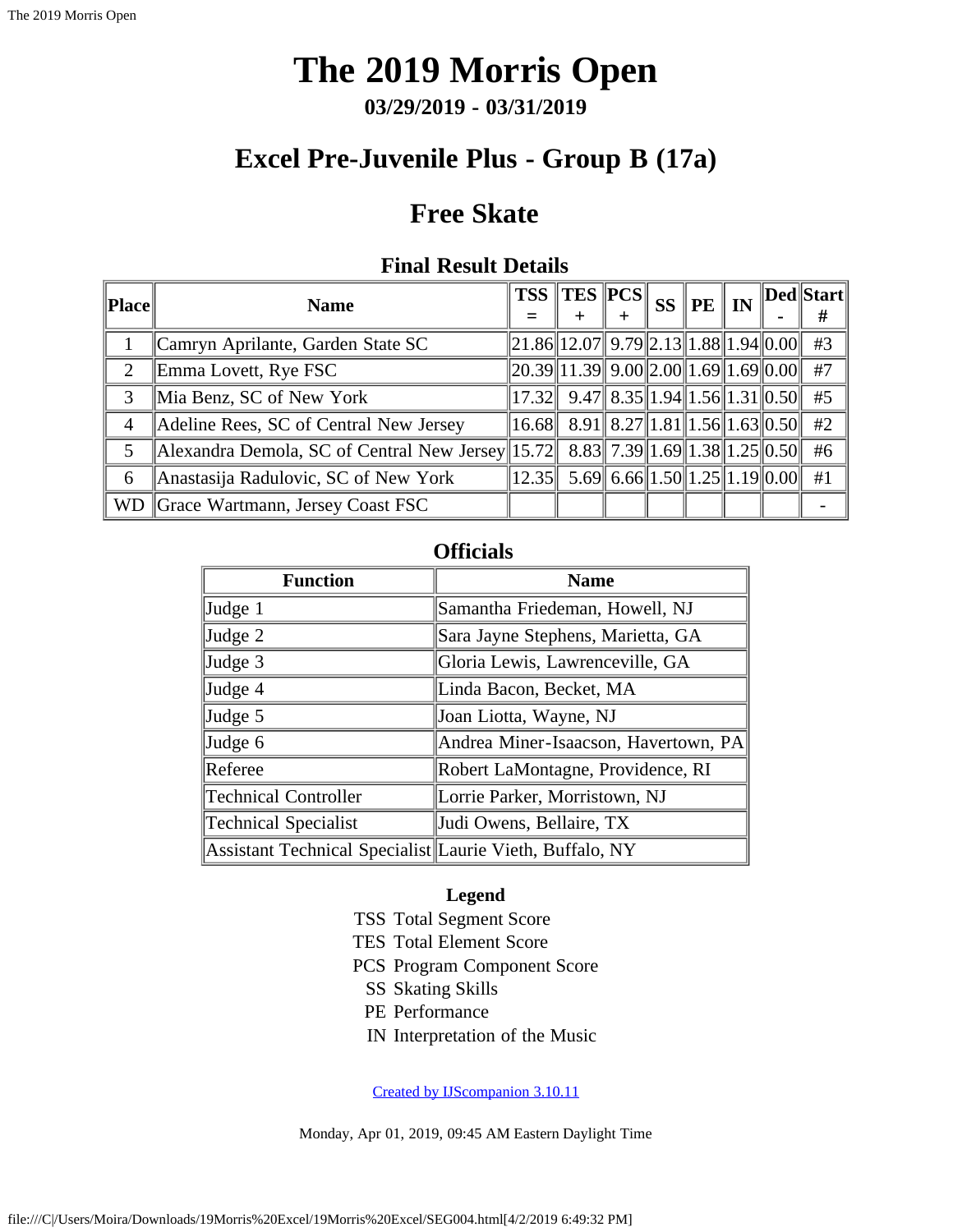**03/29/2019 - 03/31/2019**

# **Excel Juvenile Plus (18)**

# **Free Skate**

## **Final Result Details**

<span id="page-17-0"></span>

| Place          | <b>Name</b>                            | <b>TSS</b> | <b>TES</b>                                        | <b>PCS</b><br>┿                 | <b>SS</b> | <b>PE</b> | $\parallel$ IN                            | Ded  Start  <br># |
|----------------|----------------------------------------|------------|---------------------------------------------------|---------------------------------|-----------|-----------|-------------------------------------------|-------------------|
| J.             | Victoria Haviland, North Jersey FSC    |            | $\ 31.01\ 15.14\ 16.87\ 2.83\ 2.50\ 2.50\ 1.00\ $ |                                 |           |           |                                           | #7                |
| $\overline{2}$ | Jill Baker, North Jersey FSC           |            | $\ 29.33\ 13.71\ 15.62\ 2.58\ 2.33\ 2.42\ 0.00\ $ |                                 |           |           |                                           | #6                |
| 3              | Jocelyn Tan, SC of Morris NJ           |            | $\ 27.37\ 11.93\ 15.94\ 2.58\ 2.42\ 2.58\ 0.50\ $ |                                 |           |           |                                           | #12               |
| $\overline{4}$ | Audrey Steinbach, North Jersey FSC     |            | $\ 24.32\ 11.38\ 13.44\ 2.25\ 2.00\ 2.00\ 0.50\ $ |                                 |           |           |                                           | #11               |
| 5              | Sophie Miller, Rye FSC                 |            | $\ 23.40\ 11.51\ 11.89\ 1.92\ 1.83\ 1.92\ 0.00\ $ |                                 |           |           |                                           | #8                |
| 6              | Alexandra Perez, North Jersey FSC      |            | 22.77  11.08  12.19  2.00  1.83  1.92  0.50       |                                 |           |           |                                           | #1                |
| $\overline{7}$ | Hannah Snyder, Jersey Coast FSC        |            | $\ 20.78\ 10.66\ 10.62\ 1.83\ 1.50\ 1.50\ 0.50\ $ |                                 |           |           |                                           | #10               |
| 8              | Ashley Hall, Jersey Coast FSC          | 18.79      | 9.50                                              | $9.79$   1.58  1.58  1.50  0.50 |           |           |                                           | #9                |
| 9              | Amanda Renshaw, SC of Wilmington (DE)  | 17.92      | 9.97                                              |                                 |           |           | $8.95 \  1.58 \  1.17 \  1.25 \  1.00$    | #2                |
| 10             | Cora Humbert, SC of Morris NJ          | 17.55      | 9.90                                              |                                 |           |           | $8.65 \  1.33 \  1.42 \  1.50 \  1.00$    | #5                |
| 11             | Sabrina Marie Carey, Knickerbocker FSC | 17.00      | 8.85                                              |                                 |           |           | $8.65 \  1.50 \  1.17 \  1.25 \  0.50 \ $ | #4                |
| <b>WD</b>      | Bethany Hayes, Saratoga Springs FSC    |            |                                                   |                                 |           |           |                                           |                   |

## **Officials**

| <b>Function</b>             | <b>Name</b>                                                  |
|-----------------------------|--------------------------------------------------------------|
| Judge 1                     | Deborah Wychulis, Wilton, CT                                 |
| Judge 3                     | Jill Andrews, Binghamton, NY                                 |
| Judge 4                     | Carol Nash, Bayside, NY                                      |
| Judge 5                     | Shirley Taylor, Southborough, MA                             |
| Judge 6                     | Margaret Runde, Glen Mills, PA                               |
| Referee                     | Lisa Landon, Colorado Spgs, CO                               |
| <b>Technical Controller</b> | Judi Owens, Bellaire, TX                                     |
| Technical Specialist        | Michael Masionis, Shirley, MA                                |
|                             | Assistant Technical Specialist Dee Goldstein, Scottsdale, AZ |

### **Legend**

- TSS Total Segment Score
- TES Total Element Score
- PCS Program Component Score
	- SS Skating Skills
	- PE Performance
	- IN Interpretation of the Music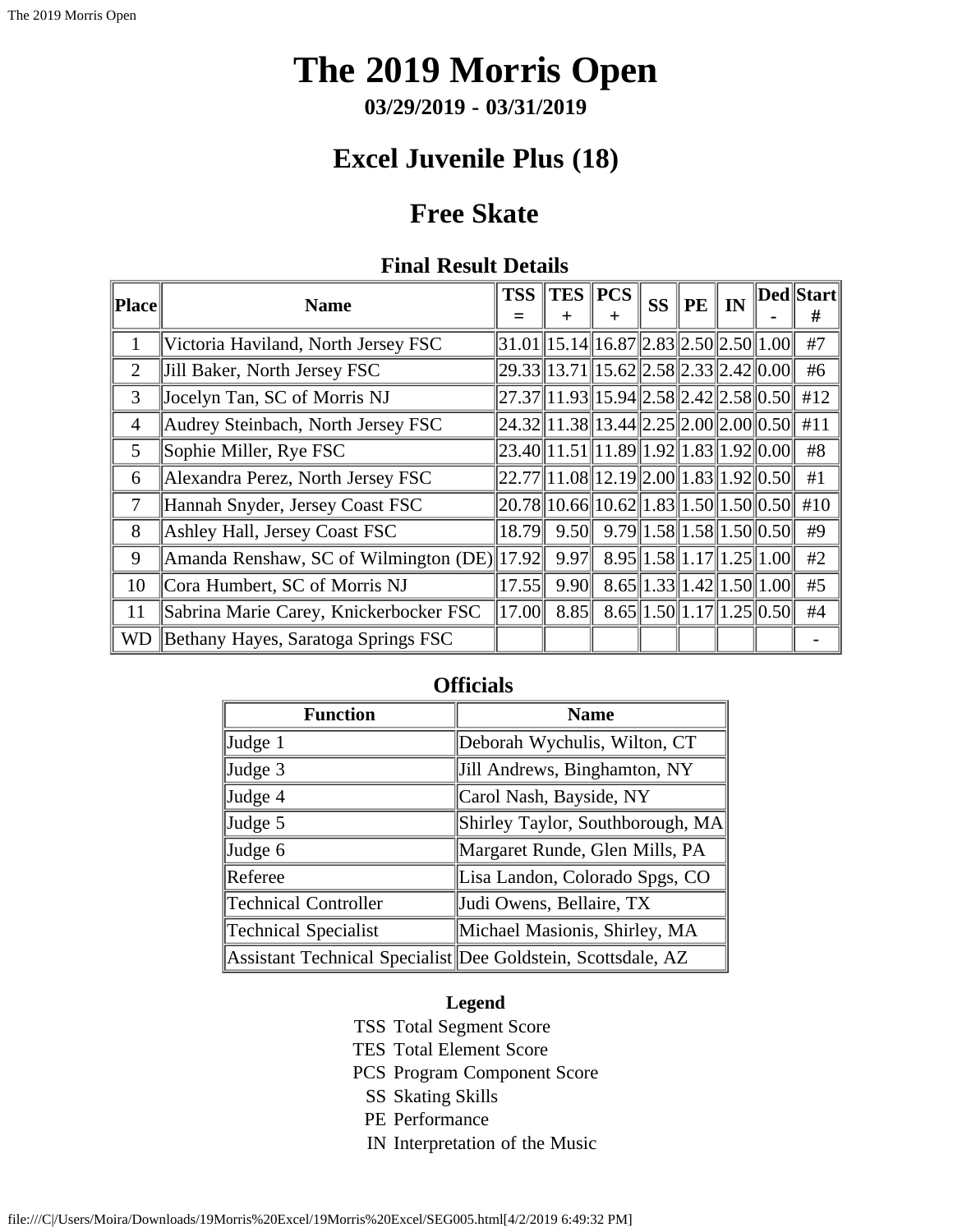[Created by IJScompanion 3.10.11](http://www.usfigureskating.org/)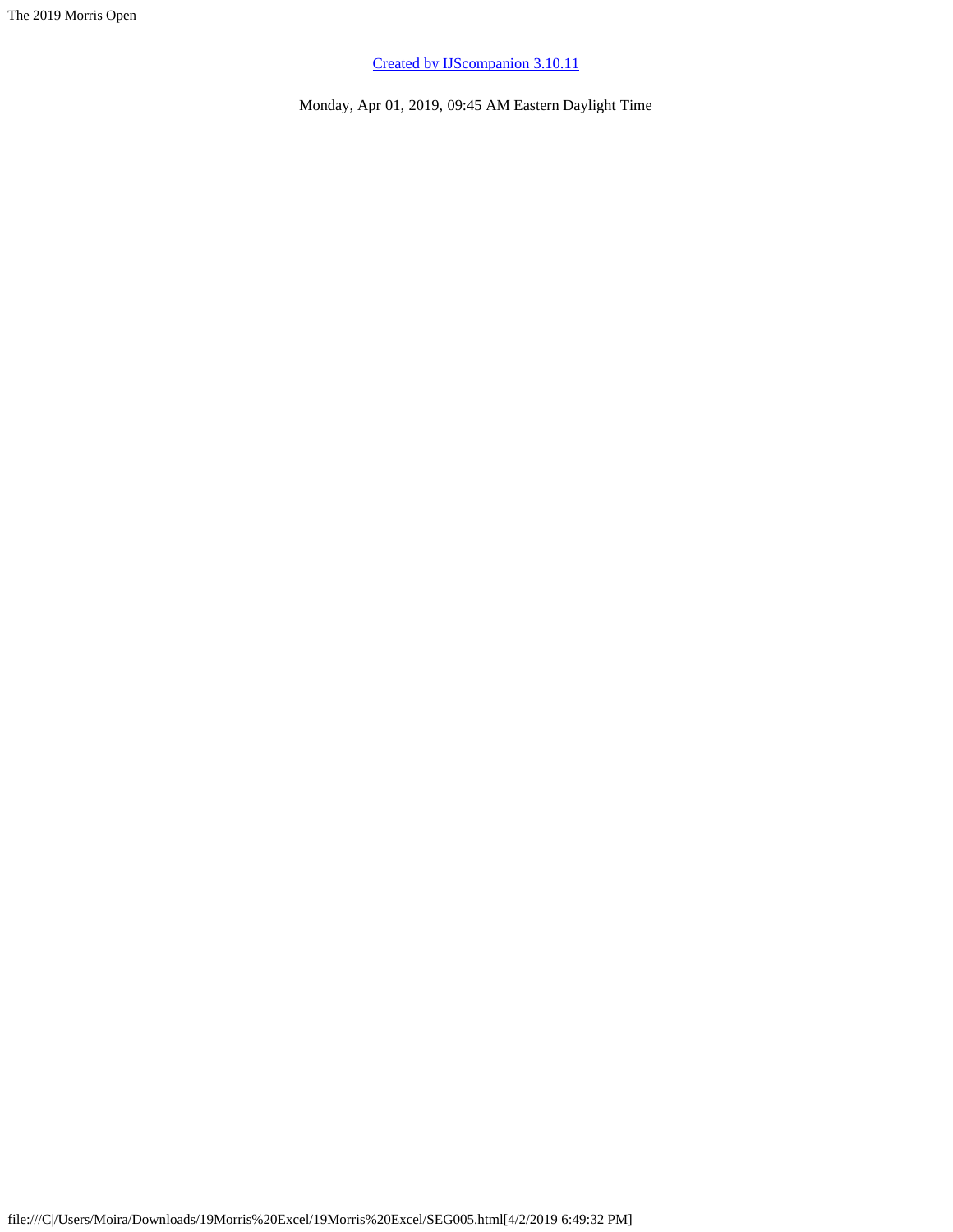**03/29/2019 - 03/31/2019**

# **Excel Novice (154)**

# **Free Skate**

### **Final Result Details**

<span id="page-19-0"></span>

| Place | <b>Name</b>                                                                 |  | TSS TES PCS $_{\text{cc}}$                            | $SS$   PE   IN |  | Ded  Start |
|-------|-----------------------------------------------------------------------------|--|-------------------------------------------------------|----------------|--|------------|
|       | Ava Pilkington, SC of Morris NJ                                             |  | $\ 49.96\ 25.60\ 24.36\ 3.83\ 3.92\ 4.08\ 0.00\ $     |                |  | #3         |
|       | Cassandra Cavuoto, North Jersey FSC                                         |  | $\ 37.07\ 18.60\ 18.97\ 3.17\ 2.83\ 2.83\ 0.50\ $     |                |  | #2         |
| 3     | Jenna Feldman, Rye FSC                                                      |  | $\ 35.26\ 17.51\ 18.25\ 2.92\ 2.92\ 2.92\ 0.50\ $     |                |  | #5         |
| 4     | Erin Regan, Red Rose FSC                                                    |  | $\sqrt{31.89}$   14.60  17.29  2.83  2.67  2.67  0.00 |                |  | #6         |
| 5     | Joan Playford, Knickerbocker FSC                                            |  | $\ 31.56\ 15.15\ 17.41\ 2.92\ 2.58\ 2.58\ 1.00$       |                |  | #4         |
| 6     | Kaitlynn Nascimento, Jersey Coast FSC 30.54 13.80 18.24 3.00 2.67 2.92 1.50 |  |                                                       |                |  | #1         |

## **Officials**

| <b>Function</b>                                         | <b>Name</b>                          |
|---------------------------------------------------------|--------------------------------------|
| $\vert$ Judge 1                                         | Andrea Miner-Isaacson, Havertown, PA |
| $\vert$ Judge 2                                         | Jane Reno, Doylestown, PA            |
| $\vert$ Judge 3                                         | Jill Mueller, Montclair, NJ          |
| Judge 4                                                 | Deborah Wychulis, Wilton, CT         |
| Judge 5                                                 | Linda Bacon, Becket, MA              |
| Referee                                                 | Lisa Landon, Colorado Spgs, CO       |
| Technical Controller                                    | Hal Marron, Phoenix, AZ              |
| Technical Specialist                                    | Laurie Vieth, Buffalo, NY            |
| Assistant Technical Specialist Judi Owens, Bellaire, TX |                                      |

### **Legend**

TSS Total Segment Score

TES Total Element Score

PCS Program Component Score

- SS Skating Skills
- PE Performance
- IN Interpretation of the Music

[Created by IJScompanion 3.10.11](http://www.usfigureskating.org/)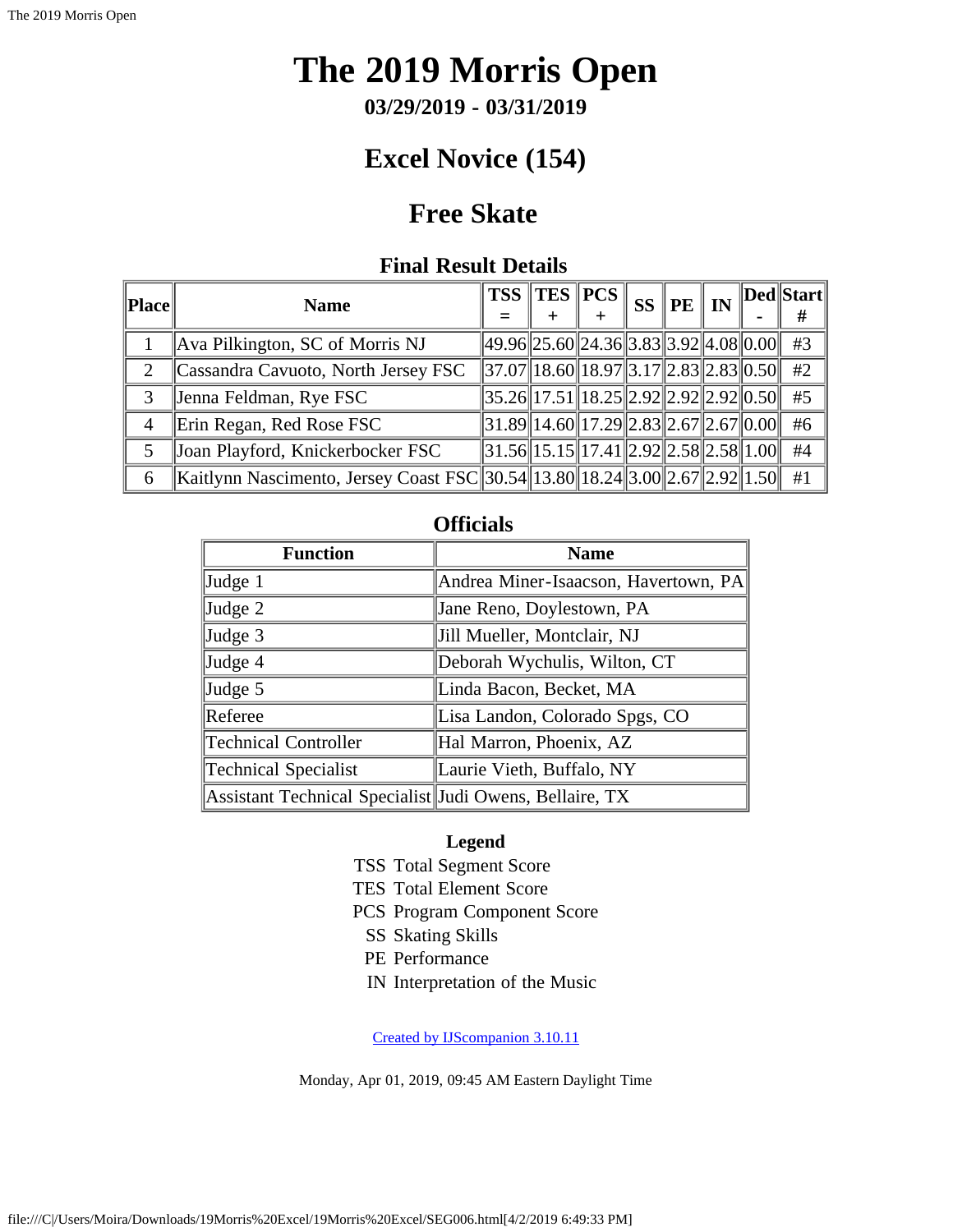**03/29/2019 - 03/31/2019**

# **Excel Junior (155)**

## **Free Skate**

### **Final Result Details**

<span id="page-20-0"></span>

| Place     | <b>Name</b>                                                                    | $TSS$ $TES$ $PCS$<br>┿ |                                                   | $SS$   PE   IN |  | Ded  Start <br># |
|-----------|--------------------------------------------------------------------------------|------------------------|---------------------------------------------------|----------------|--|------------------|
|           | Brooke Tufts, North Jersey FSC                                                 |                        | 53.20  26.74  26.46  4.17  4.33  4.33  0.00       |                |  | #7               |
| 2         | Devon Olsen, SC of New York                                                    |                        | $\ 51.13\ 26.44\ 24.69\ 4.00\ 4.00\ 3.75\ 0.00\ $ |                |  | #8               |
| 3         | Emily Allen, Hershey FSC                                                       |                        | 48.19  22.88  25.31  4.00  4.00  4.25  0.00       |                |  | #2               |
| 4         | Katelyn Young, Red Rose FSC                                                    |                        | 46.04  21.45  24.59  4.00  3.92  3.75  0.00       |                |  | #4               |
| 5         | Courtney Meyers, Red Rose FSC                                                  |                        | $\ 45.48\ 23.69\ 21.79\ 3.50\ 3.50\ 3.42\ 0.00\ $ |                |  | #1               |
| 6         | Lana Van Note, Jersey Coast FSC                                                |                        | 45.15  24.71  20.94  3.50  3.25  3.00  0.50       |                |  | #5               |
|           | Cameron D'Mello, Jersey Coast FSC  35.46  17.12  18.34  3.00  2.92  2.75  0.00 |                        |                                                   |                |  | #3               |
| <b>WD</b> | Rachel Breidbart, SC of New York                                               |                        |                                                   |                |  |                  |

## **Officials**

| <b>Function</b>                                          | <b>Name</b>                          |  |  |  |  |  |
|----------------------------------------------------------|--------------------------------------|--|--|--|--|--|
| Judge 1                                                  | Andrea Miner-Isaacson, Havertown, PA |  |  |  |  |  |
| $\vert$ Judge 2                                          | Lisa Landon, Colorado Spgs, CO       |  |  |  |  |  |
| $\vert$ Judge 3                                          | Jill Mueller, Montclair, NJ          |  |  |  |  |  |
| $\vert$ Judge 4                                          | Dianne Nichols, Newark, DE           |  |  |  |  |  |
| Judge 5                                                  | Linda Bacon, Becket, MA              |  |  |  |  |  |
| Referee                                                  | Jane Reno, Doylestown, PA            |  |  |  |  |  |
| Technical Controller                                     | Hal Marron, Phoenix, AZ              |  |  |  |  |  |
| Technical Specialist                                     | Judi Owens, Bellaire, TX             |  |  |  |  |  |
| Assistant Technical Specialist Laurie Vieth, Buffalo, NY |                                      |  |  |  |  |  |

#### **Legend**

- TSS Total Segment Score
- TES Total Element Score
- PCS Program Component Score
	- SS Skating Skills
	- PE Performance
	- IN Interpretation of the Music

[Created by IJScompanion 3.10.11](http://www.usfigureskating.org/)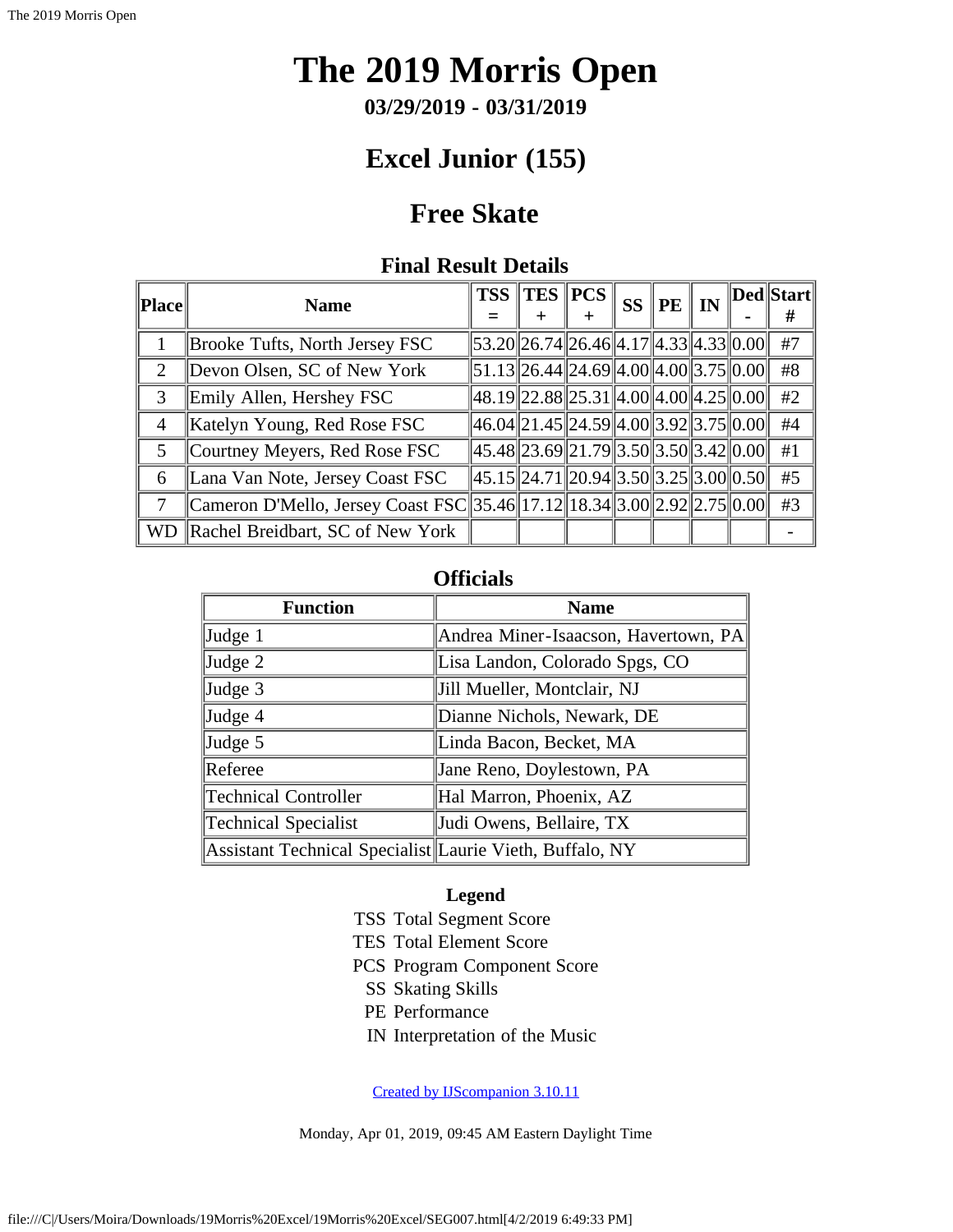**03/29/2019 - 03/31/2019**

## **Excel Intermediate (22)**

## **Free Skate**

### **Final Result Details**

| Place          | <b>Name</b>                                                                         | <b>TSS</b>                                                                                                                        | $TES$ $PCS$                                                                                                                                                    | <b>SS</b> | PE | IN | Ded  Start  <br># |
|----------------|-------------------------------------------------------------------------------------|-----------------------------------------------------------------------------------------------------------------------------------|----------------------------------------------------------------------------------------------------------------------------------------------------------------|-----------|----|----|-------------------|
| $\mathbf{1}$   | Kristina Haviland, North Jersey FSC                                                 | $\ 37.04\ 16.24\ 20.80\ 3.38\ 3.25\ 3.25\ 0.00\ $                                                                                 |                                                                                                                                                                |           |    |    | #3                |
| $\overline{2}$ | Alden Hogg, North Jersey FSC                                                        |                                                                                                                                   | 35.75  15.58  20.17  3.25  3.19  3.19  0.00                                                                                                                    |           |    |    | $\#8$             |
| 3              | Isabella Gould, Saratoga Springs FSC                                                |                                                                                                                                   | $32.60\ 14.84\ 18.76\ 3.19\ 2.81\ 2.63\ 1.00\ $                                                                                                                |           |    |    | #7                |
| 4              | Alessandra Iarriccio, Yonkers FSC                                                   |                                                                                                                                   | $\left 30.50\right \!\!\left 12.66\right \!\!\left 17.84\right \!\!\left 2.88\right \!\!\left 2.75\right \!\!\left 2.88\right \!\!\left 0.00\right \!\!\left $ |           |    |    | #14               |
| 5              | Lily Hirsch, Rye FSC                                                                |                                                                                                                                   | 30.33  13.49  17.34  2.81  2.69  2.75  0.50                                                                                                                    |           |    |    | #6                |
| 6              | Natalia Rusin, North Jersey FSC                                                     |                                                                                                                                   | 29.69  12.81  18.38  3.13  2.75  2.56  1.50   #12                                                                                                              |           |    |    |                   |
| 7              | Livia Ilasz, North Jersey FSC                                                       |                                                                                                                                   | $\left  28.67 \right  12.38 \left  16.79 \right  2.81 \left  2.31 \right  2.69 \left  0.50 \right $                                                            |           |    |    | #16               |
| 8              | Sydney Gilroy, SC of New York                                                       |                                                                                                                                   | $\ 28.59\ $ 9.94 19.15 3.00 2.88 3.44 0.50                                                                                                                     |           |    |    | #17               |
| 9              | Emma Whitehead, Hudson Valley FSC                                                   |                                                                                                                                   | $\left  28.48 \right  12.91 \left  17.07 \right  2.88 \left  2.38 \right  2.63 \left  1.50 \right $                                                            |           |    |    | #18               |
| 10             | Emme Terranova, SC of New York                                                      | $\vert 28.39 \vert \vert 14.57 \vert \vert 13.82 \vert \vert 2.31 \vert \vert 2.25 \vert \vert 1.88 \vert \vert 0.00 \vert \vert$ |                                                                                                                                                                |           |    |    | #2                |
| 11             | Courtney Tso, Knickerbocker FSC                                                     | $\left  26.33 \right  13.10 \left  14.23 \right  2.44 \left  2.06 \right  2.00 \left  1.00 \right $                               |                                                                                                                                                                |           |    |    | #4                |
| 12             | Isabella Melendez, North Jersey FSC                                                 |                                                                                                                                   | $26.27$   11.72  14.55  2.44  2.19  2.13  0.00                                                                                                                 |           |    |    | #10               |
| 13             | Sophia Huang, Rye FSC                                                               |                                                                                                                                   | $24.98$   10.47  15.01  2.50  2.19  2.31  0.50                                                                                                                 |           |    |    | #11               |
| 14             | Wren Cindrich, North Jersey FSC                                                     |                                                                                                                                   | $24.19$   11.59  12.60  2.13  1.81  1.88  0.00                                                                                                                 |           |    |    | #9                |
| 15             | Brooke Bialoblocki, SC Of Southern New Jersey 24.11 10.10 14.01 2.38 2.00 2.06 0.00 |                                                                                                                                   |                                                                                                                                                                |           |    |    | #5                |
| 16             | Melissa Vuong, Jersey Coast FSC                                                     | 23.00                                                                                                                             | $9.65$   14.85  2.50  2.25  2.13  1.50                                                                                                                         |           |    |    | #15               |
| 17             | Jessica Mulla, Knickerbocker FSC                                                    | 20.05                                                                                                                             | $7.83$   13.22  2.19  2.06  1.94  1.00   #13                                                                                                                   |           |    |    |                   |
|                | WD Caroline Peiser, Great Neck FSC                                                  |                                                                                                                                   |                                                                                                                                                                |           |    |    |                   |

### **Officials**

| <b>Function</b>                                           | <b>Name</b>                     |
|-----------------------------------------------------------|---------------------------------|
| Judge 1                                                   | Catherine Hackney, Acworth, GA  |
| Judge 2                                                   | E. Richie Van Vliet, Lima, NY   |
| Judge 3                                                   | Molly Marron, Phoenix, AZ       |
| Judge 4                                                   | Gloria Lewis, Lawrenceville, GA |
| Judge 5                                                   | Joan Liotta, Wayne, NJ          |
| Judge 6                                                   | Diana Wisner, Wilmington, DE    |
| Referee                                                   | Lisa Landon, Colorado Spgs, CO  |
| Technical Controller                                      | Hal Marron, Phoenix, AZ         |
| <b>Technical Specialist</b>                               | Michael Masionis, Shirley, MA   |
| Assistant Technical Specialist Jessica Melton, Denver, CO |                                 |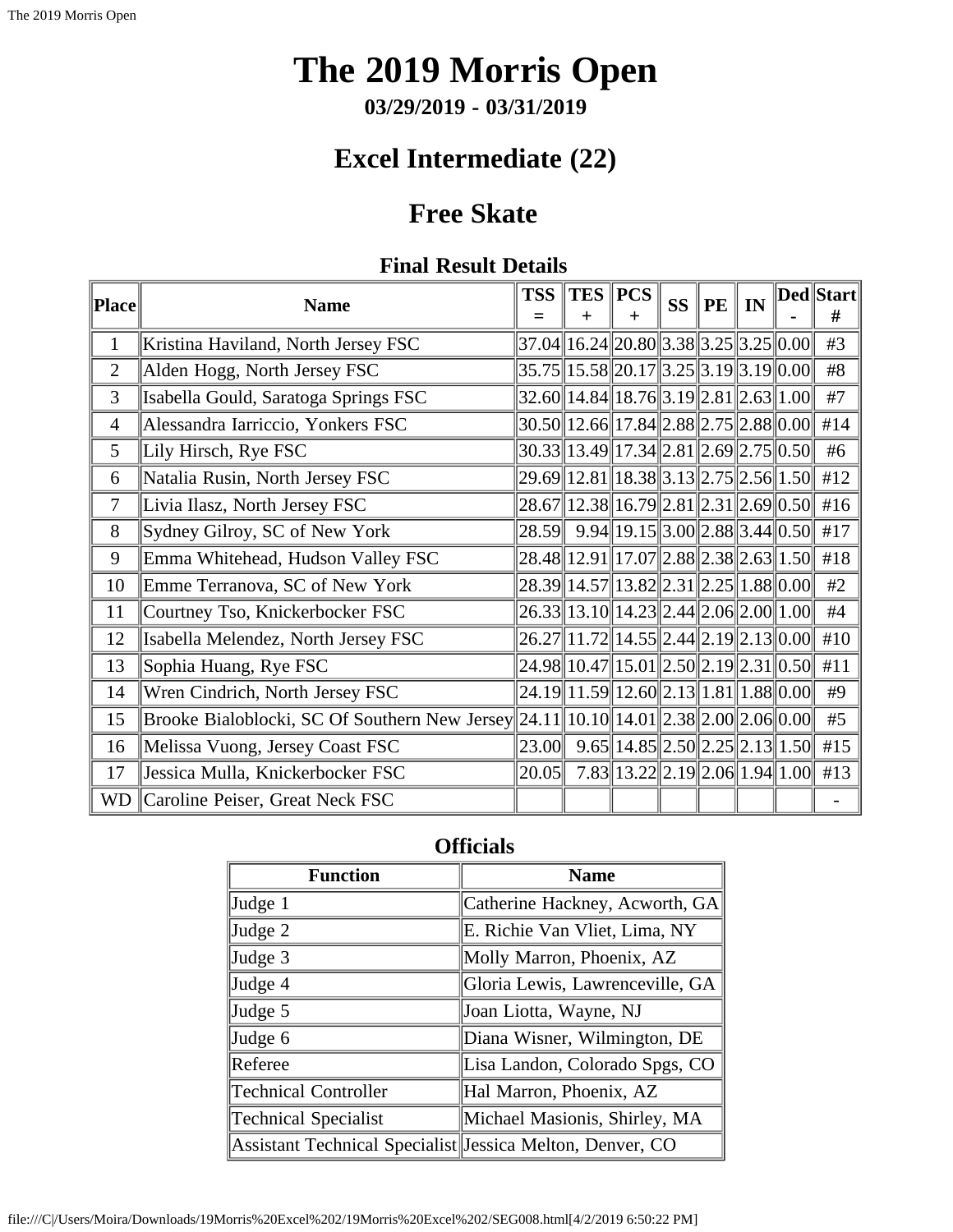#### **Legend**

- TSS Total Segment Score
- TES Total Element Score
- PCS Program Component Score
	- SS Skating Skills
	- PE Performance
	- IN Interpretation of the Music

[Created by IJScompanion 3.10.11](http://www.usfigureskating.org/)